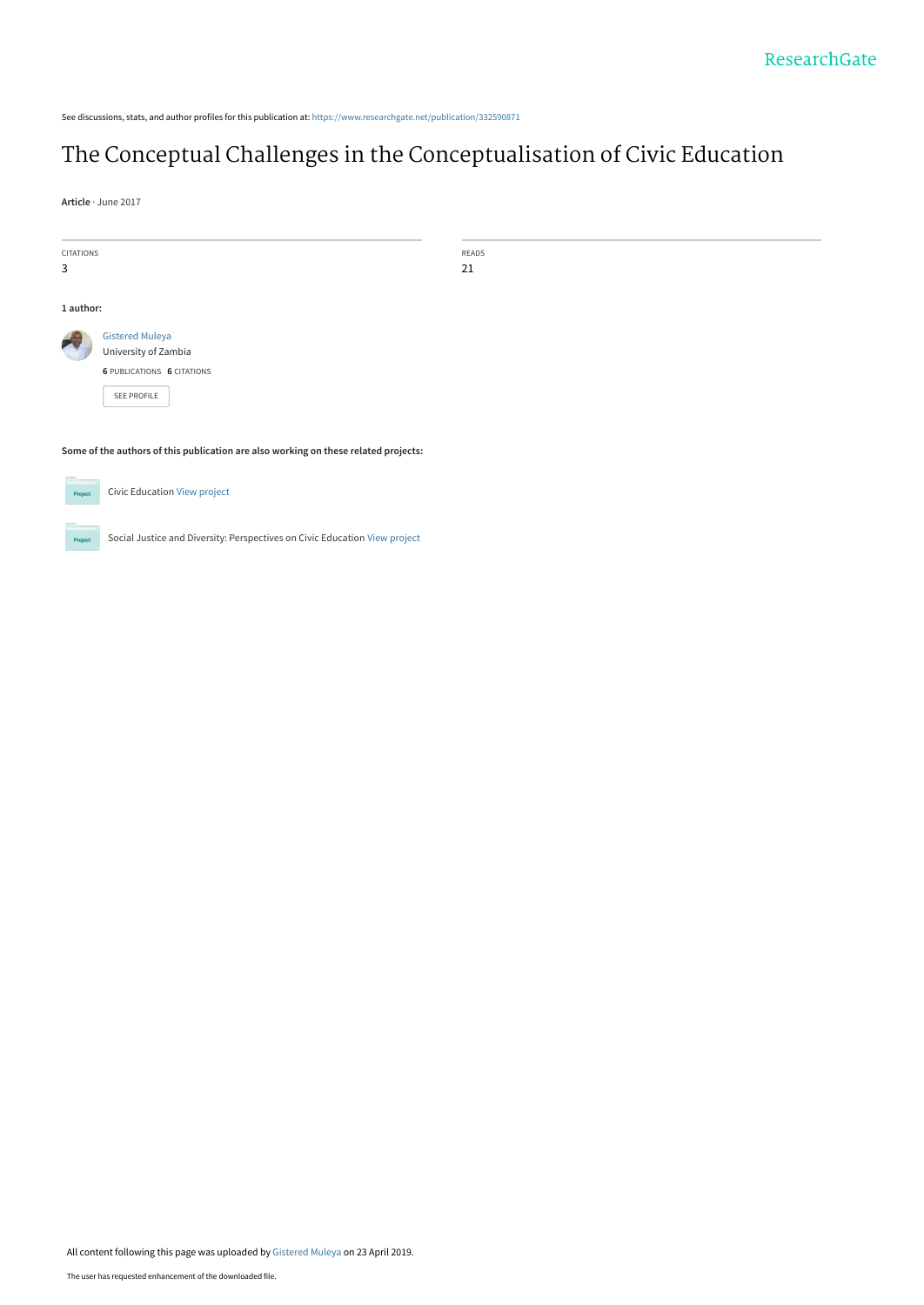#### **The Conceptual Challenges in the Conceptualisation of Civic Education**

Gistered Muleya

University of Zambia School of Education Email: muleya71@yahoo.com

### Abstract

Defining Civic Education is not something that is easy due to several meanings connected with the subject. This is due to the fact that those who have attempted to define Civic Education bring to the fore their own perspectives and orientations thereby making it difficult to have a universal definition (Muleya, 2015: 12). Evans (2009: 410-435) as cited by Muleya (2015) aptly puts it that, contemporary conceptions of Citizenship Education reflect a certain level of ambiguity due to various views that have come into play. Therefore, in this article I attempt to discuss the conceptual challenges or difficulties that scholars of Civic Education find themselves in when they are talking about Civic Education and the characterisation of Civic Education in the community. It is also important to note that in this article I will be using Civic Education, and/or Citizenship Education interchangeably because in most of the literature to do with the subject at hand, these concepts are interchangeably used or applied to mean one and the same thing though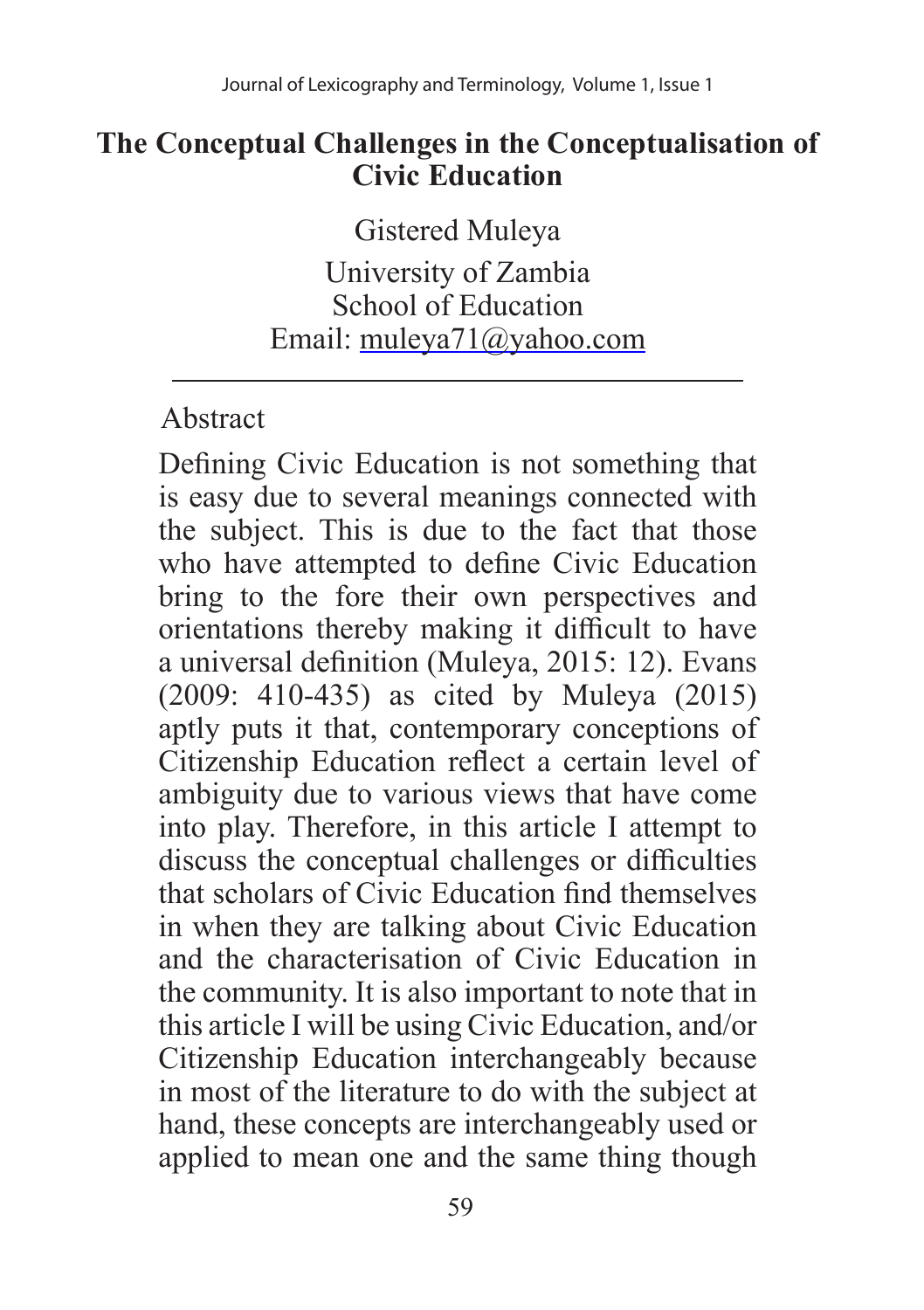this position is still in contention.

### Key words: Civic Education; Citizenship; Citizenship Education; Civic Learning; Civic Engagement

## Introduction

Over the past years, there has been a world-wide resurgence of interest in the field of Civic Education where all the players with interest in the subject of Civic Education have come on board to examine its nature and scope. This is because there is a strong argument that Civic Education has the potential to contribute to the formation and transformation of democratic citizens and societies. While this remains as the current thinking in many countries, it is worthy to note that the subject has many issues and topics to deal with and even its meaning remains unresolved. As such the article begins by describing various meanings attributed to Civic Education and/or Citizenship Education and the later part of the article will discuss the challenges that characterise the concept itself and then a summary will be given in closing the discussion on the conceptual challenges in the conceptualisation of Civic Education.

Different Meanings of Civic Education and or Citizenship Education

The meaning of Civic Education also known as Citizenship Education is dependent on the context and as such it is called differently in different countries. In trying to understand and appreciate the meaning of the concept which is ever evolving, I will attempt to put into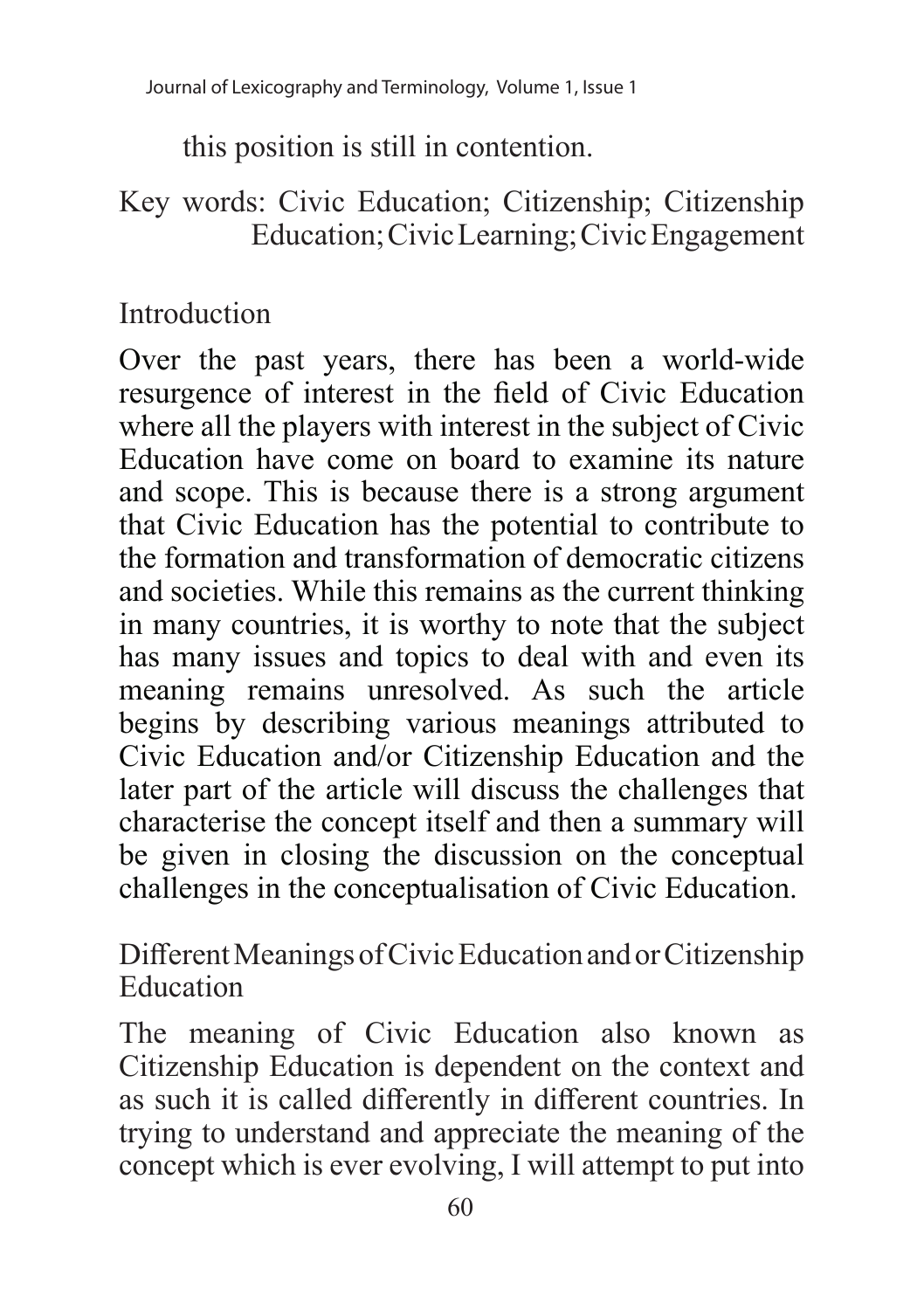focus its brief origins. Vilakazi and Mathebula (2013: 177-200), argue that the beginning of Civic Education should be looked at from the point of view of citizenship whose definition and development is founded in the Greek city-state of Athens. This is because in the Athenian democracy, citizenship had three essential and complementary dimensions: the status which was seen in terms of the relationship of the individual to the state; the second was the feeling of a sense of belonging to a community of citizens and the third was that of a practice which was seen in the context of involvement. This involvement was supposed to be active in terms of participation in the community and in the life of the public.

Therefore in trying to link the above brief background to Civic Education, I agree with Vilakazi and Mathebula (2013) that the word 'civic' originates from the Latin word civicus which means belonging to citizens. This means that Civic Education as a field denotes a body of relevant knowledge which must be consumed by citizens so that they can play their roles in public life of society.

The question that needs to be answered in this article is: What is the meaning of Civic Education? As earlier mentioned, Civic Education is context based and depends on one's orientation whether; this orientation is educationally specific, country specific, morally specific, democratically specific, sociologically specific, politically specific, culturally specific, and technologically specific and so on and so forth.

Cohen (2013) in his doctoral thesis looked at conceptions of citizenship and Civic Education drawing lessons from three Israel civics classrooms and the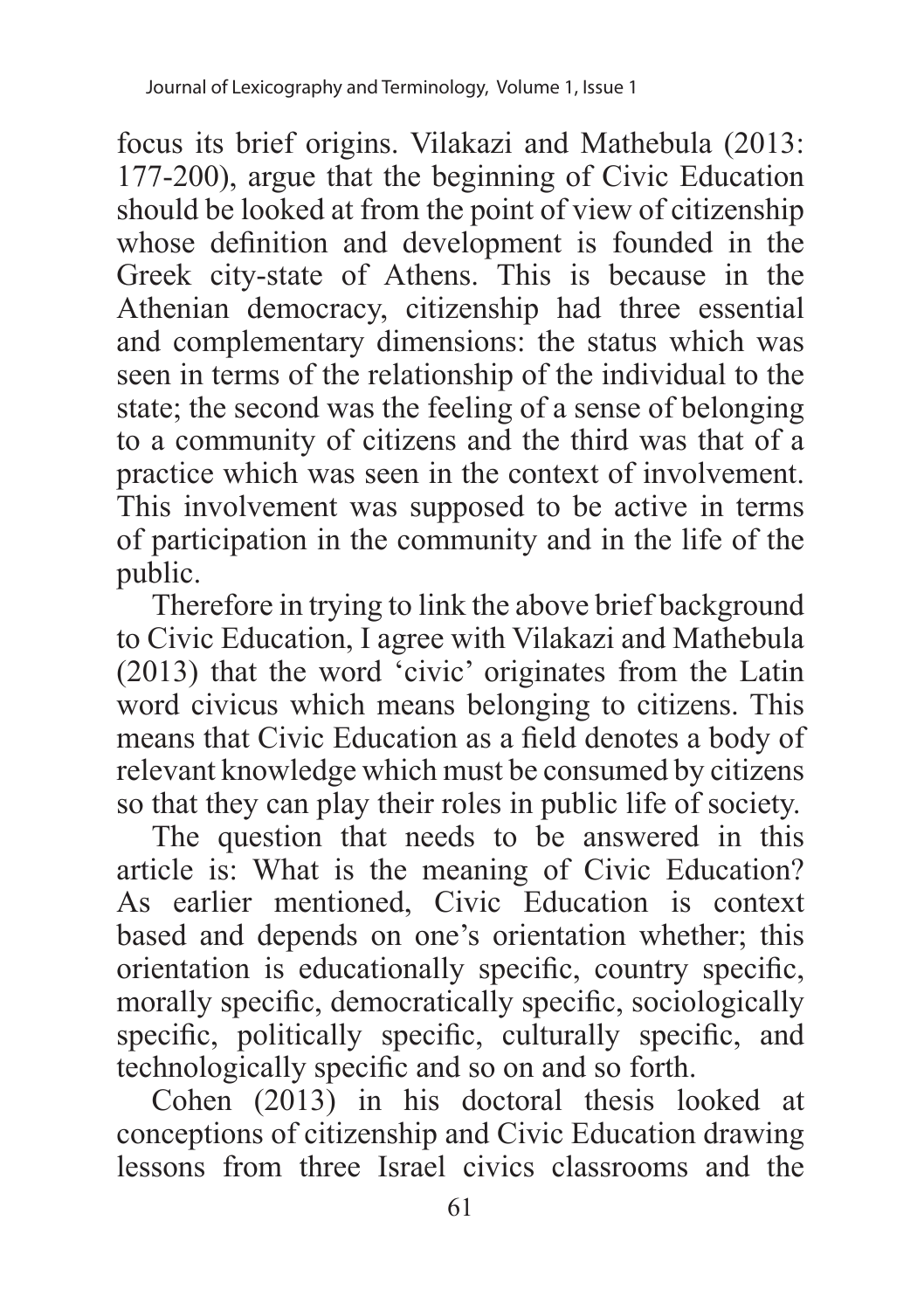definition he gives about Civic Education is that offered by the Center for Information and Research on Civic Learning and Engagement (Gibson & Levine, 2003 as cited by Cohen, 2013), that demonstrates the commonly accepted notion that Civic Education is in fact composed of three main factors: 1) the transmission of knowledge; (2) the instilling of values; and (3) the development of dispositions. This implies that Civic Education as a subject could be defined in terms of these factors that it is a subject that transmits knowledge, values and dispositions among the learners in schools.

Butts (1980) as cited by Cohen (2013) argued that citizenship education "embraces the fundamental values of the political community, a realistic and scholarly knowledge of the working of political institutions and processes, and the skills of political behaviour required for effective participation in a democracy". Clearly from this definition it is possible to argue that Civic Education has three key building blocks such as values, knowledge and skills that underpin educational processes in any given context where the subject is taught.

Waghid (2014) looks at the meaning of Civic Education through the lens of democratic education. It is understood by Benhabib (1996 as cited by Waghid, 2014) that it is 'free and unconstrained public deliberation' about matters in the public sphere. In other words, Civic Education is seen as democratic education which not only encourages free deliberation by people (say, teachers and students) in public institutions, but also unconstrained engagement by them as moral and political equals. For her, the basic idea of public deliberation as an instance of democratic education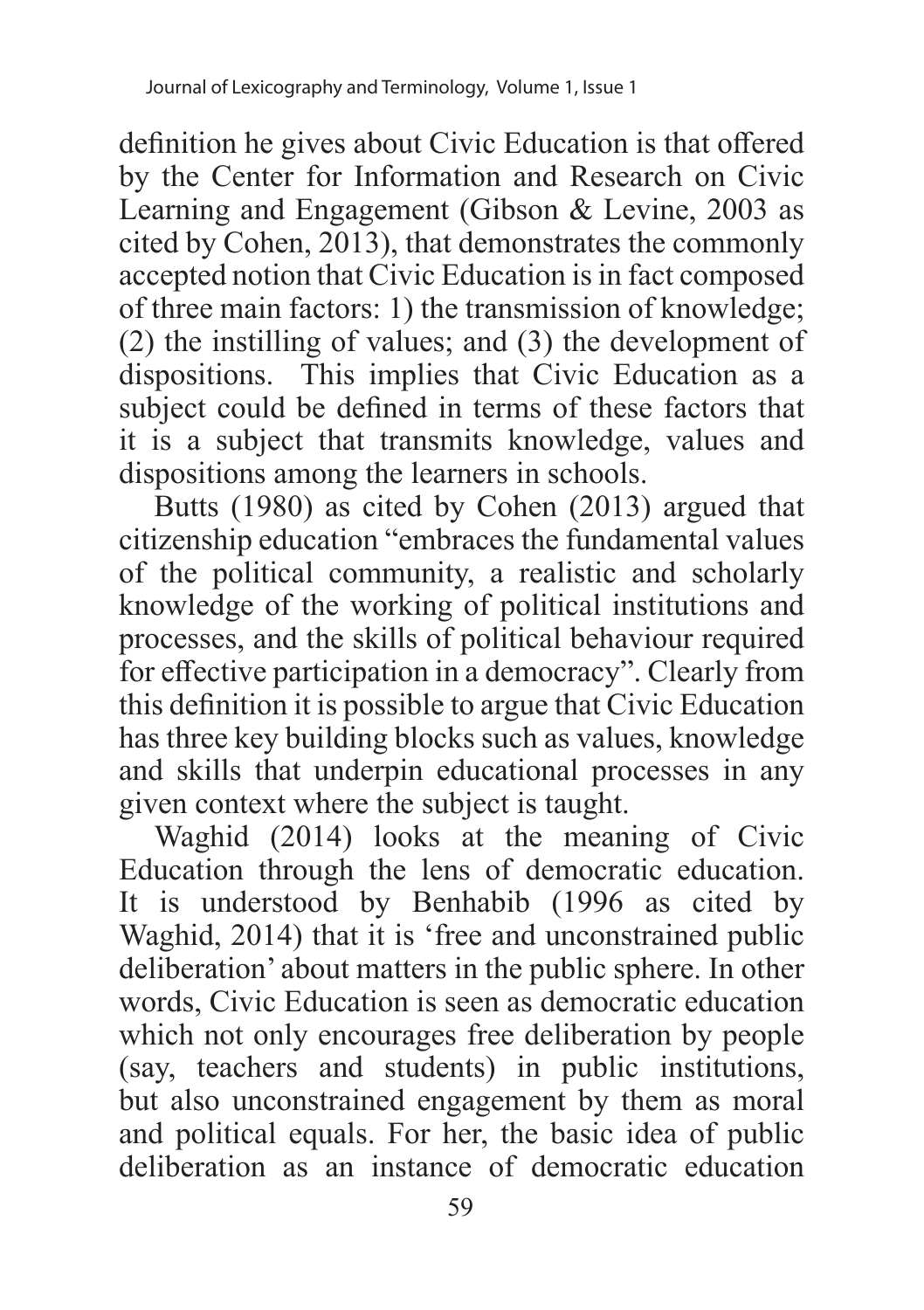is constituted by two aspects: firstly, participation is governed by the norms of equality and symmetry such that all participants have the same chances to initiate speech acts, to question, to interrogate, and to open debate; and secondly, all participants have the right to initiate reflexive arguments about the very rules of the discourse procedure and the way in which they are implemented. This kind of definition is characteristic of the earlier arguments given by Vilakazi and Mathebula  $(2013: 177-200)$ , on the definition and development of the theories of Civic Education founded in Athenian democracy.

 Butts (1988:180 as cited by Muleya, 2015), argued that the meaning of Civic Education entailed an effective democratic citizenship education programme which not only provided learners with the necessary knowledge but also with opportunities for the development of desirable traits of public and private character. Muleya (2015) notes that Civic Education is complex and contested in nature though is usually seen within the context of a diverse, pluralistic, democratic society. This entails that there are some serious conceptual difficulties that are inherent within the meaning of Civic Education. I will be addressing this aspect a little bit later in the article.

Biesta (2011) defines Civic Education in terms of civic learning as learning which occurs in and through the processes and practices that make up the everyday lives of children, young people and adults and which is closely connected to their actual condition of citizenship. Further to the argument is that we should not conceive of civic learning as a linear process moving from a situation of not-yet-being-a-citizen to a situation of fully-fledged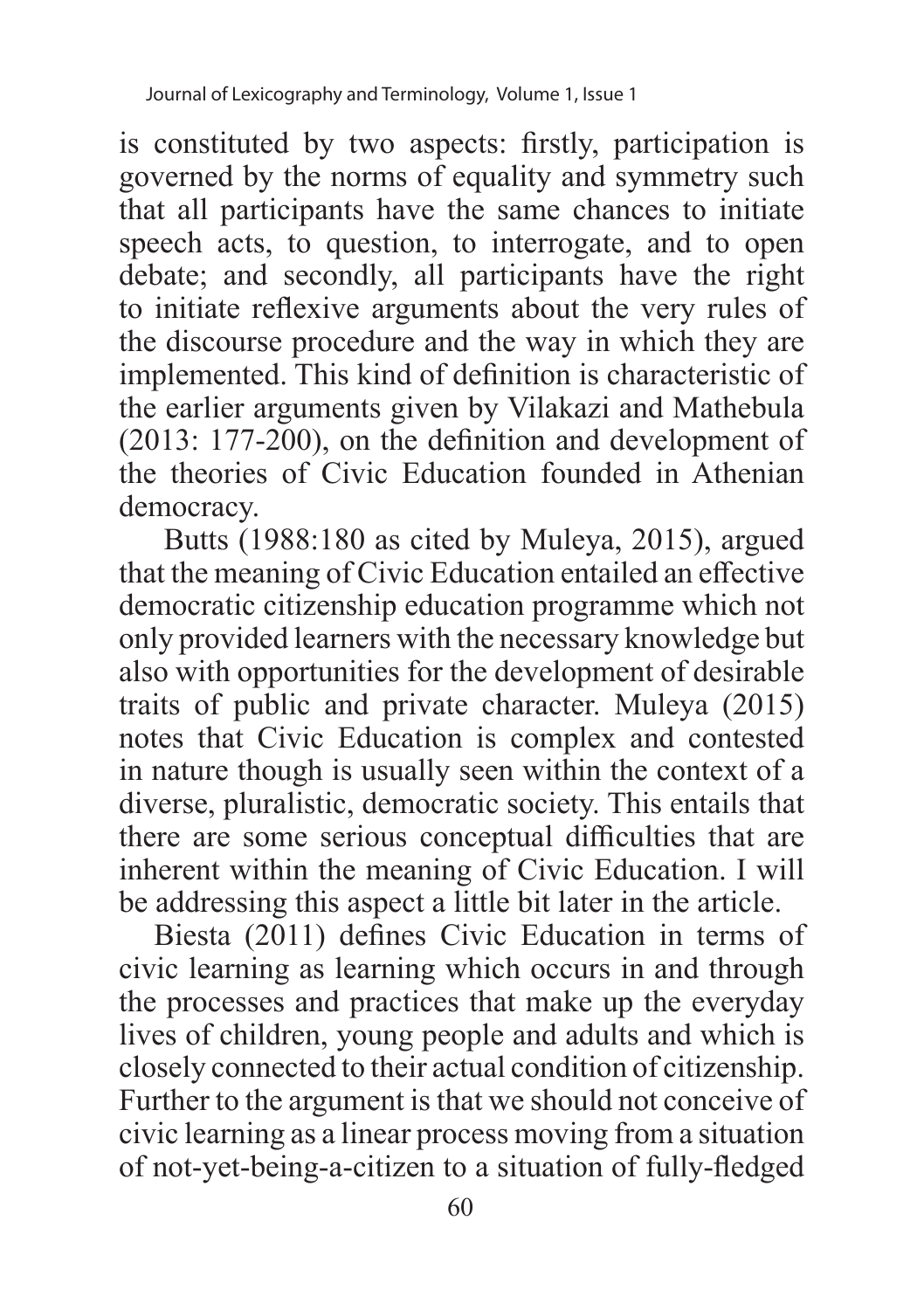citizenship. Civic learning should rather be understood as non-linear, and also as recursive, and cumulative. Civic learning is a non-linear process because it is closely connected to ongoing positive and negative experiences with democracy and citizenship, and thus is likely to reflect fluctuations in these experiences. Also civic learning is not simply the result of everyday experiences with democracy and citizenship but also feeds back into these experiences, which is the reason for calling civic learning a recursive process. Although civic learning is not a linear process, it is important to note that it is cumulative because positive and negative experiences in the past cannot simply be eradicated and will influence future action and learning.

 Indeed Biesta (2011) provides a consolidated argument when it comes to the meaning of Civic Education and this kind of approach renders the subject enriching when it comes to the aspect of conceptualisation. There is also another form of Civic Education which is brought out by Biesta (2014) in which he contends the meaning of the subject from two assumptions: socialisation conception of civic learning and the subjectification conception of civic learning. The two assumptions in my view are constitutive of Civic Education and therefore I am treating them purely as forms of Civic Education in theory and practice.

 According to Biesta (2014) socialisation conception of civic learning is about the learning necessary to become part of an existing socio-political order, and a subjectification conception of civic learning, is about the learning that is involved in engagement in community matters or the life of the public. In other words,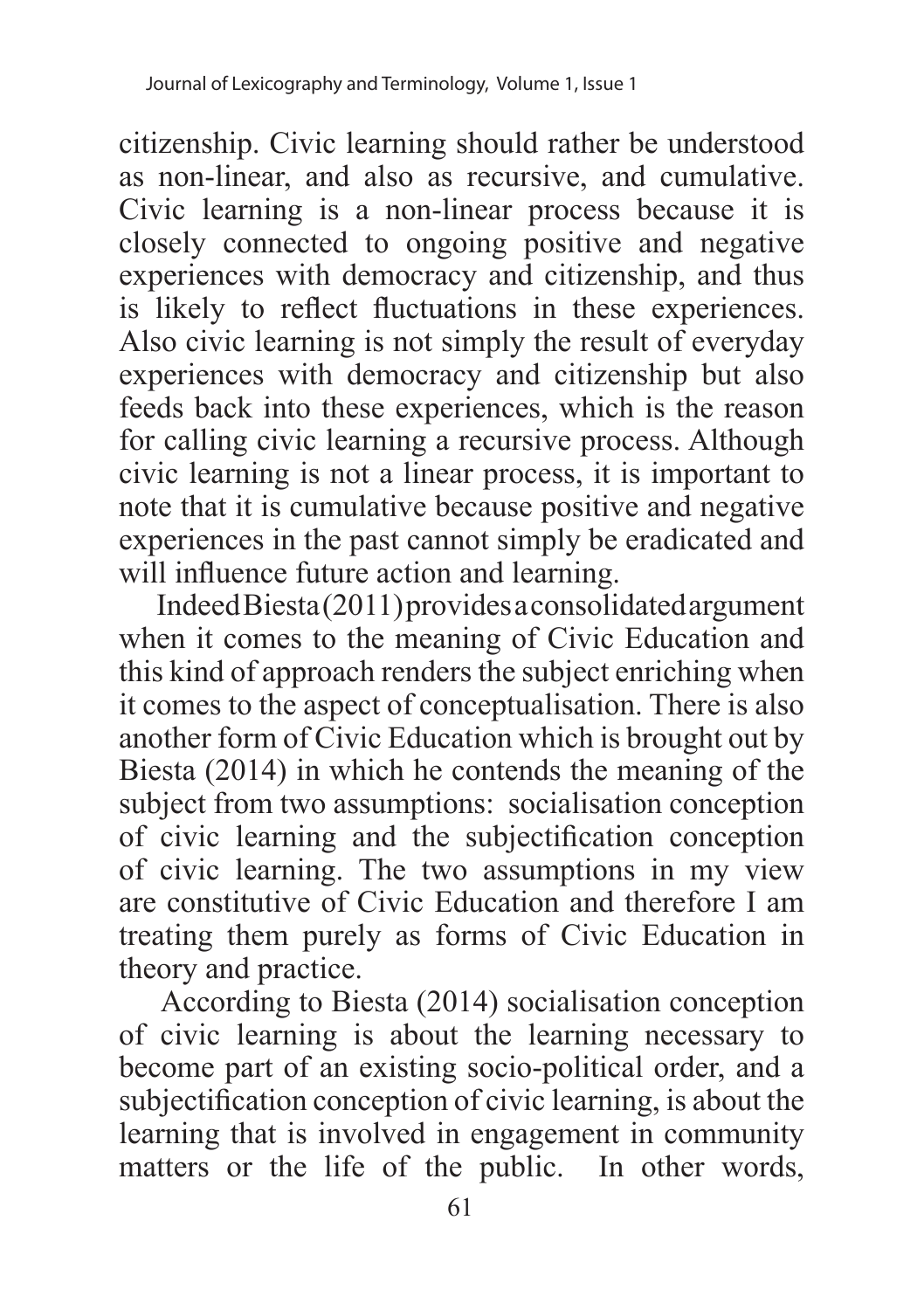Biesta's argument is that a socialisation conception of civic learning is about learning for future citizenship and the subjectification conception of civic learning is about learning from current citizenship, from current experiences with and engagement in the ongoing processes and structures of society. It is about taking a holistic approach which is what Civic Education is all about. It deals principally with the all issues that are found in the community and how such issues ought to be dealt with.

Himmelmann (2013:1-7) looks at Civic Education in terms of democracy where its meaning should come out as a daily routine. He argues that democracy as a practical and daily "living together" of citizens needs democratic habits and dispositions which are tolerance, courage, fairness, charity, compassion for others, civility and respect in dealing with others. These characteristics of behaviour constitute the moral of democratic citizenship and of democracy as a whole. As such, we could define Civic Education as a subject that teaches practical and daily living skills so that community habits and dispositions in citizens such as tolerance, courage, fairness, charity, compassion for others, civility and respect in dealing with others is built and enhanced. This definition is in line with Biesta's way of looking at Civic Education as a subject that touches on many issues and also that it is not only theoretical in nature but also brings out the aspect of practice.

The Council of Europe defines Civic Education as active citizenship to imply the power of people to exercise and defend their democratic rights and responsibilities in society, to value diversity and to play an active part in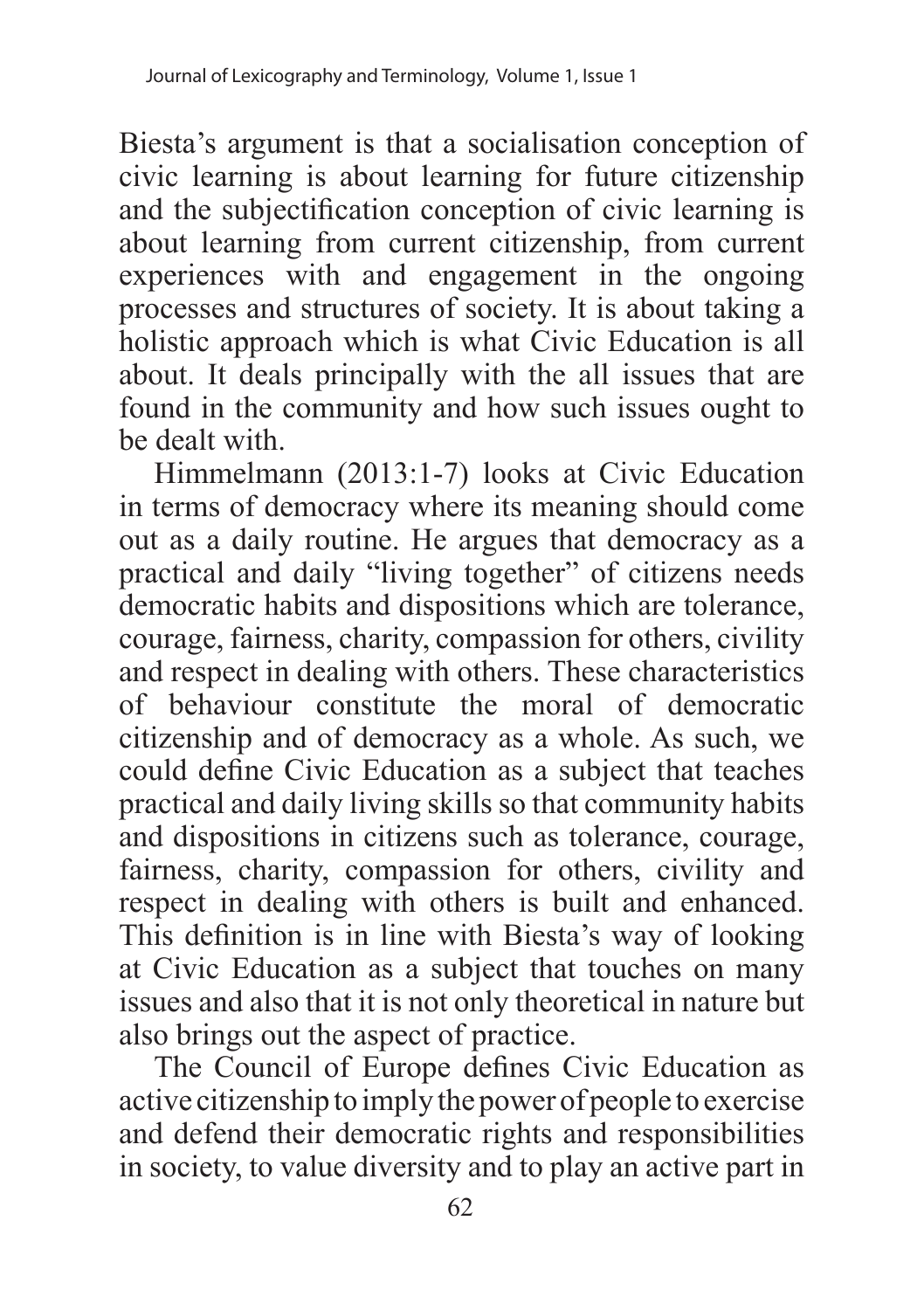democratic life (Van Deth, 2013: 8-21). This requires that these citizens should be empowered in all areas if they are to be relevant in this undertaking. No wonder, Nijlen et al., (2011: 84 as cited in Van Deth, 2013) argues that citizens cannot fulfil these ambitious tasks adequately without specific competences; that is, citizens need to have "... a combination of knowledge, skills, attitudes, and values" at their disposal enabling them "… to become active citizens". It is in fact interesting to note that a number of extensive programmes for "citizen education" have been developed in order to promote these competencies in many countries Zambia inclusive in recent years.

Muleya (2016: 185-198) has defined Civic Education as a subject that involves active participation of the citizens in managing themselves in society and making sure that everyone is supported. Muleya's position regarding Civic Education appear to be anchored on the assumptions of Ubuntu where everyone in the community is concerned with one another and want to live communally and in the spirit of oneness. This is another dimension through which one could be looking at Civic Education thereby creating different meanings at the end of the day. This kind of approach raises a number of conceptual difficulties or challenges which I am attempting to discuss in the next section of this article.

Challenges Characterising Civic Education

While in the previous discussion the focus was dealing with different assumptions with regard to the meaning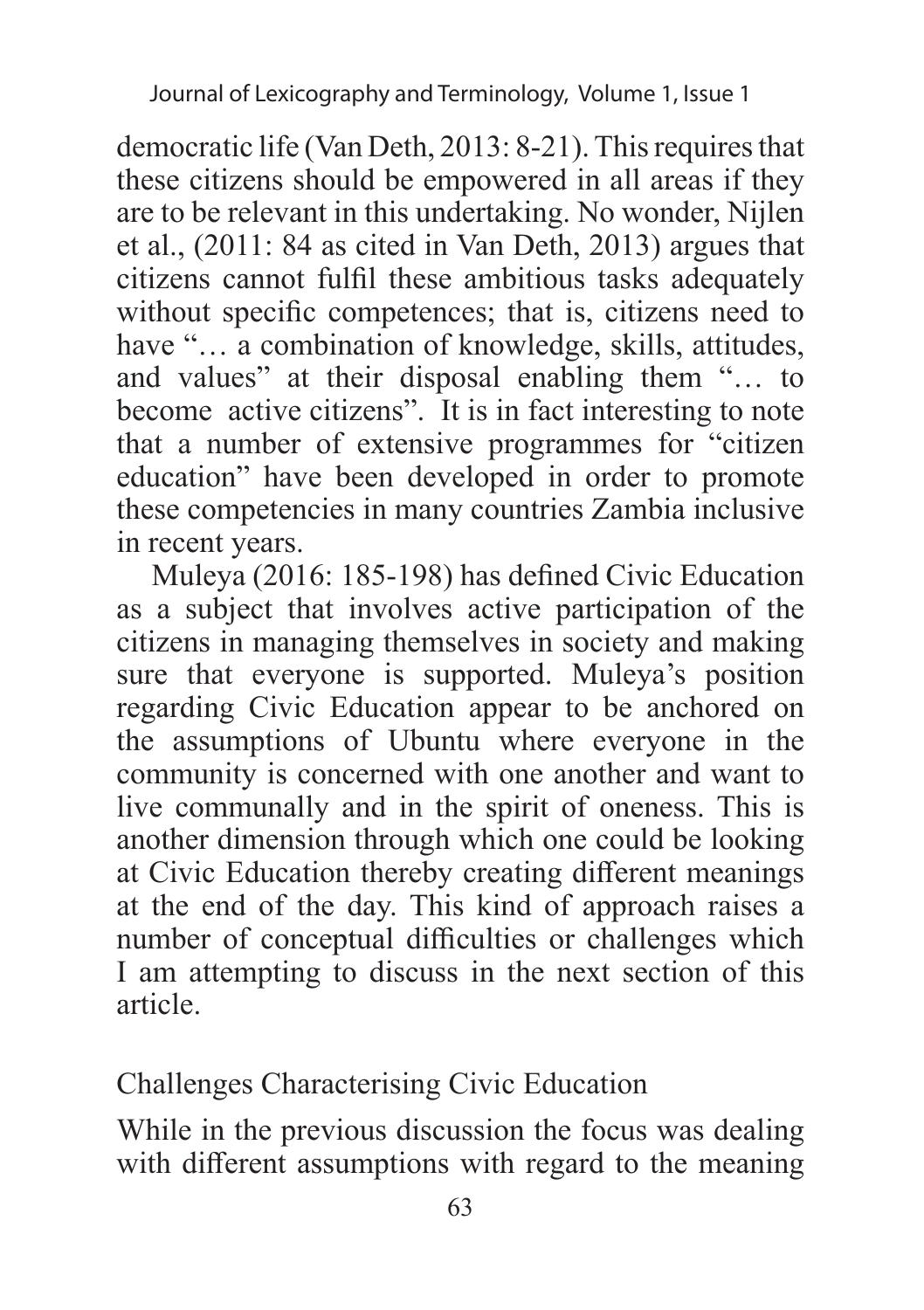of Civic Education, in this section I will attempt to discuss the conceptual challenges that characterise Civic Education. This is because as observed in the previous discussion, Civic Education is not linear but rather polysemous and cumulative in nature and this creates a lot of confusion in the field.

Cohen (2013) noted three ideal types of citizenship and civic education which were reflecting different conceptions: (1) disciplined civic education; (2) participatory civic education; and (3) critical civic education. This means that Civic Education has to be categorised in many forms that reflect the kind of learning skills that one may want to impart on the learners and depending on one's orientation it is possible that the aims and philosophical underpinnings that are meant to gear serious educational relevance through 'real' Civic Education could be missed out. This argument is very much supported by Cohen in his work where he was able to come up with two clear theoretical concepts to forefront the argument that indeed we can decipher Civic Education from a number of positions.

A follow-up to Cohen's argument is where he has contended that those who teach Civic Education in schools could frame their lessons based on the conception of abandonment. By abandonment Cohen meant a form of Civic Education where the learners were apathetic to issues of public concern and therefore one could easily apply or promote disciplined model of citizenship and Civic Education in order to reconstruct their belief in national institutions and political processes. In situations where there was abandonment and activity, the teacher could employ participatory conception of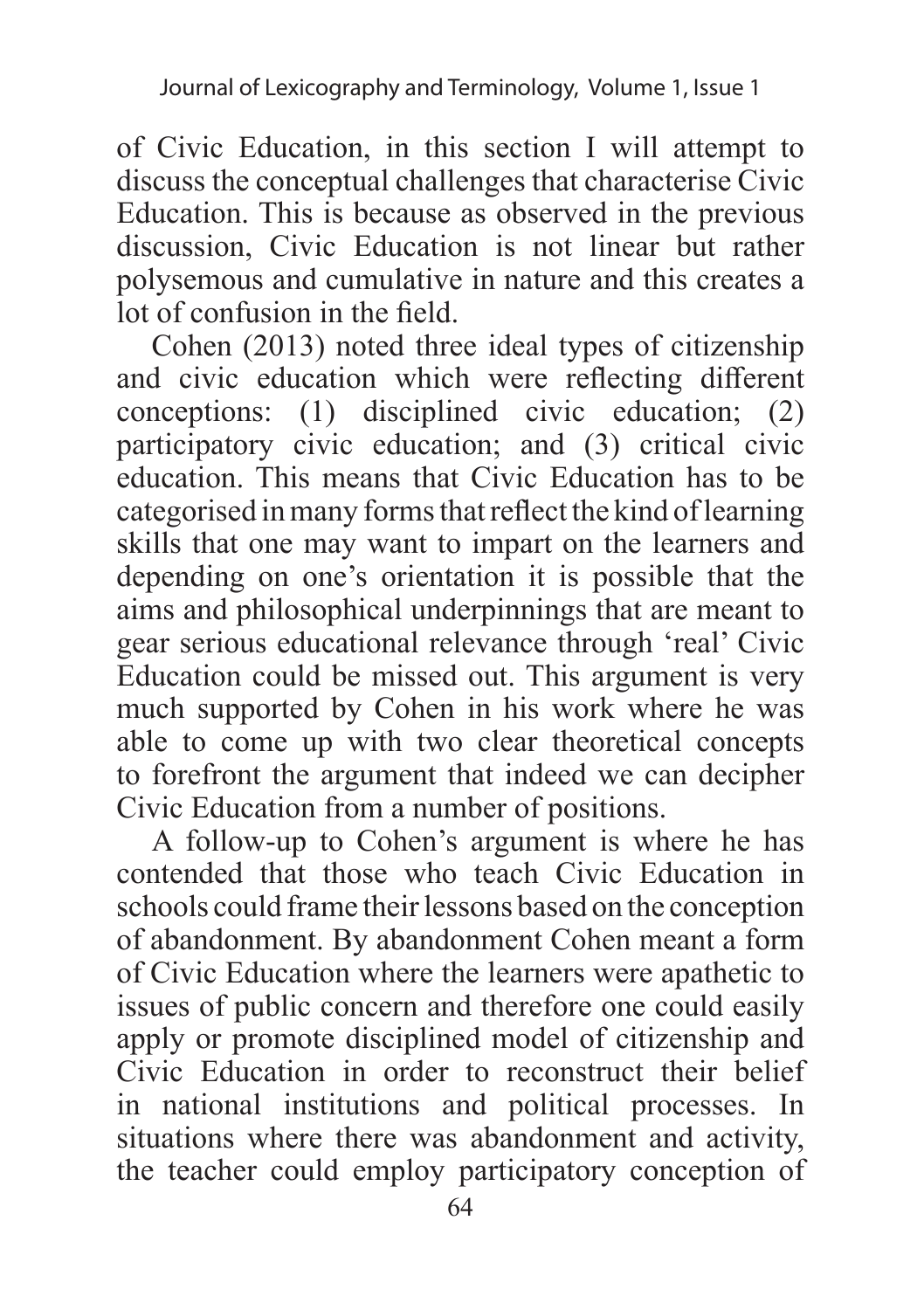Journal of Lexicography and Terminology, Volume 1, Issue 1

Civic Education in order to persuade the learners to become fully active and engaged members of the public who are abreast with what is happening around them and within society. In situations where learners already have the ability to decipher issues of their communities, then the teacher can easily employ activity as a lens in promoting the critical conception of Civic Education that attempts to frame their future civic actions and experiences whether positive or negative. Clearly from this kind of approach one is able to see the difficulties that are presented by the subject. Unless one is very familiar with the different assumptions that are found within Civic Education, it remains problematic to those who maybe unfamiliar with its aims and philosophies and as such I argue that it has some serious conceptual challenges which at times is very embarrassing even to the practitioners in the field.

Van Deth (2013) contends that in general, empirical research on citizenship orientations and political participation among citizens in advanced democratic societies show that not many people meet the ambiguous ideal of being an "active citizen." In its attempts to promote "active citizenship" the Council of Europe strongly stressed the need to develop "Education for democratic citizenship." Whether this need is based on the rather limited support for "active citizenship" among citizens in many countries as documented in many sources, it still goes to show that appreciating Civic Education requires a deep approach and this deep approach might also not be a straightforward one thereby rendering the concept problematic.

For instance the Council of Europe as noted by Van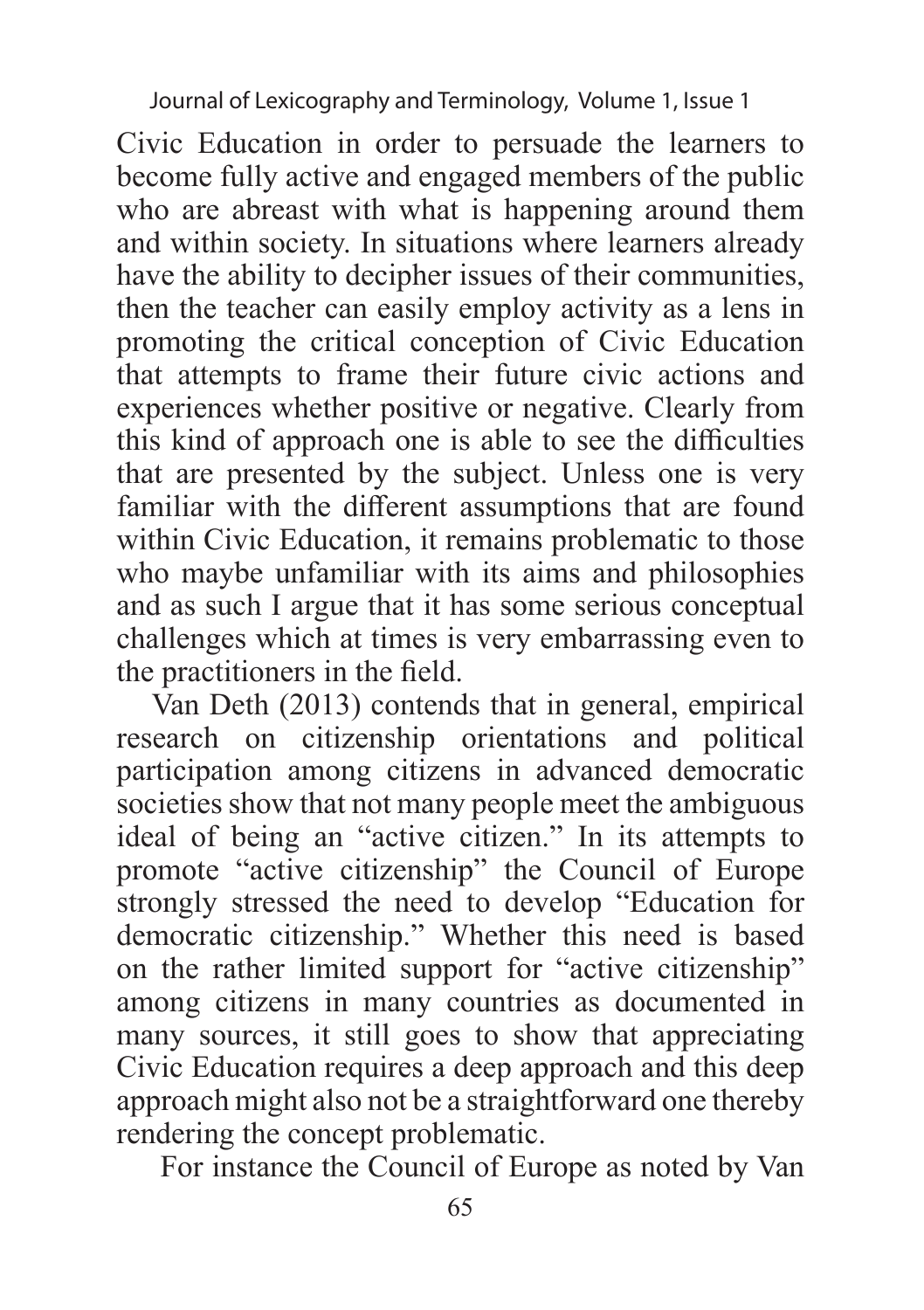Journal of Lexicography and Terminology, Volume 1, Issue 1

Deth suggested that Civic Education could be better understood if it were to be re-crafted or reframed to imply: "Education for democratic citizenship," and to include among other things… education, training, awareness-raising, information, practices and activities which aim, by equipping learners with knowledge, skills and understanding and developing their attitudes and behaviour, to empower them to exercise and defend their democratic rights and responsibilities in society, to value diversity and to play an active part in democratic life, with a view to the promotion and protection of democracy and the rule of law. Though very informative and educative, one is still able to note that what the definition aspires to is too broad and can still create conceptual difficulties when compared with others where the focus maybe slightly different.

Vasiljevic (2009) has also identified a number of assumptions with regard to the meaning of Civic Education which I believe to have many conceptual challenges as will be observed in the following paragraphs:

 In the first place he aptly argues that Civic Education is a term used to describe various educational programs, with different names, such as: Citizenship Education and Ethics, Civic Culture, Civic, legal and social education (Kuhn 2006:4, 5 as cited by Vasiljevic, 2009), Civic engagement (United Nations Development Program 2004:5 as cited by Vasiljevic, 2009), Education for Democratic Citizenship (Smith, Fountain, McLean 2002: 16 as cited by Vasiljevic, 2009). Clearly from these citations it comes out plainly that there is a conceptual difficulty in trying to understand what Civic Education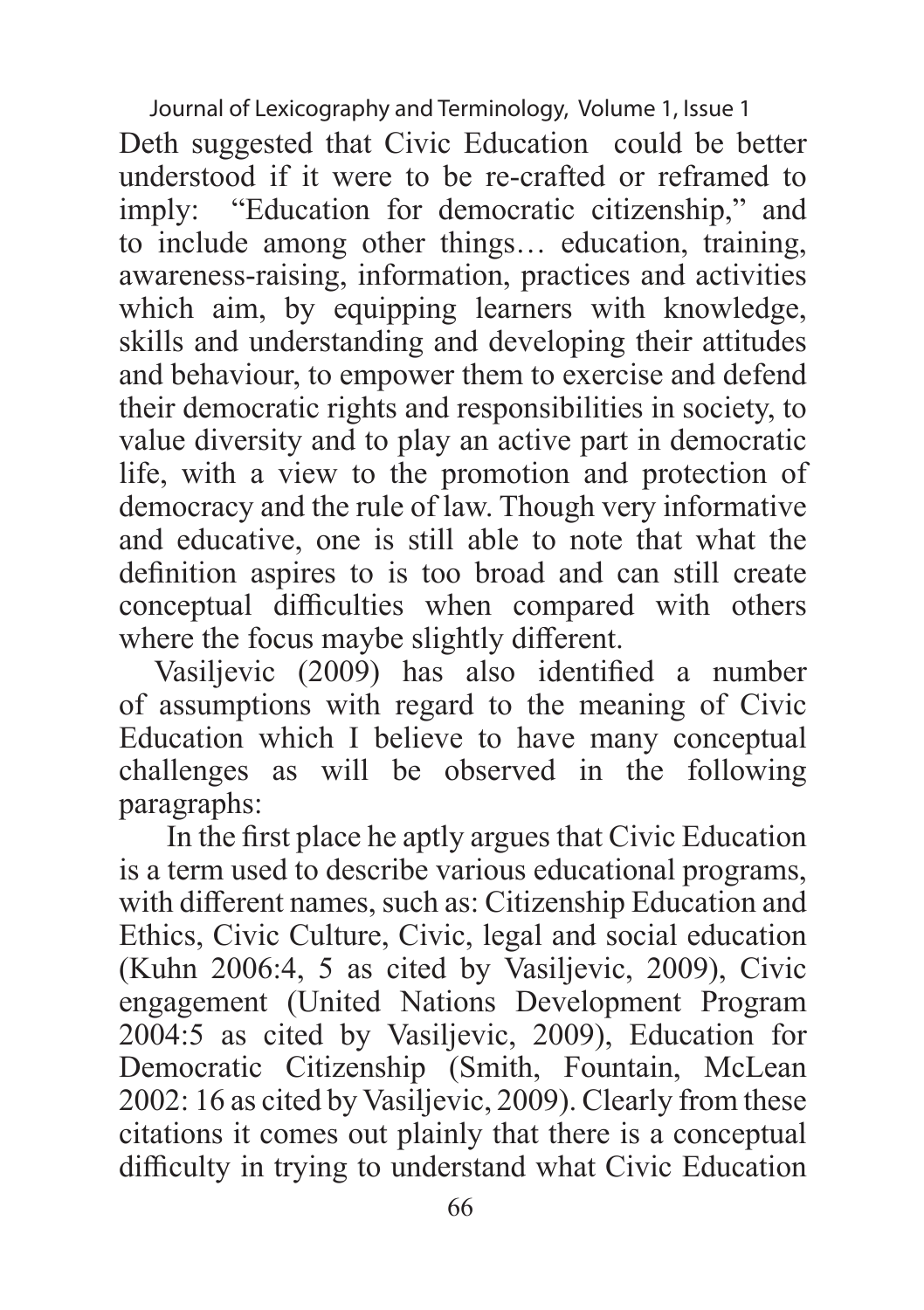Journal of Lexicography and Terminology, Volume 1, Issue 1

is or what it ought to be. Can we say that it is Citizenship Education and Ethics, Civic Culture, Legal and Socioeducation or Civic Engagement and Education for Democratic Citizenship? All these assumptions are meant to underscore the fact that Civic Education has no universal definition (See in the figure below how it could be viewed without having to elaborate further):



Fig: 1.

One international study which was done from 1999 (Kerr 1999) on comparison of Civic Education in 16 countries showed great variability not only in their organization and implementation, but also in their names (Vasiljevic, 2009). For example Vasiljevic (2009) observed that in Australia it was referred as "Human society and environment", in Canada: "Social studies",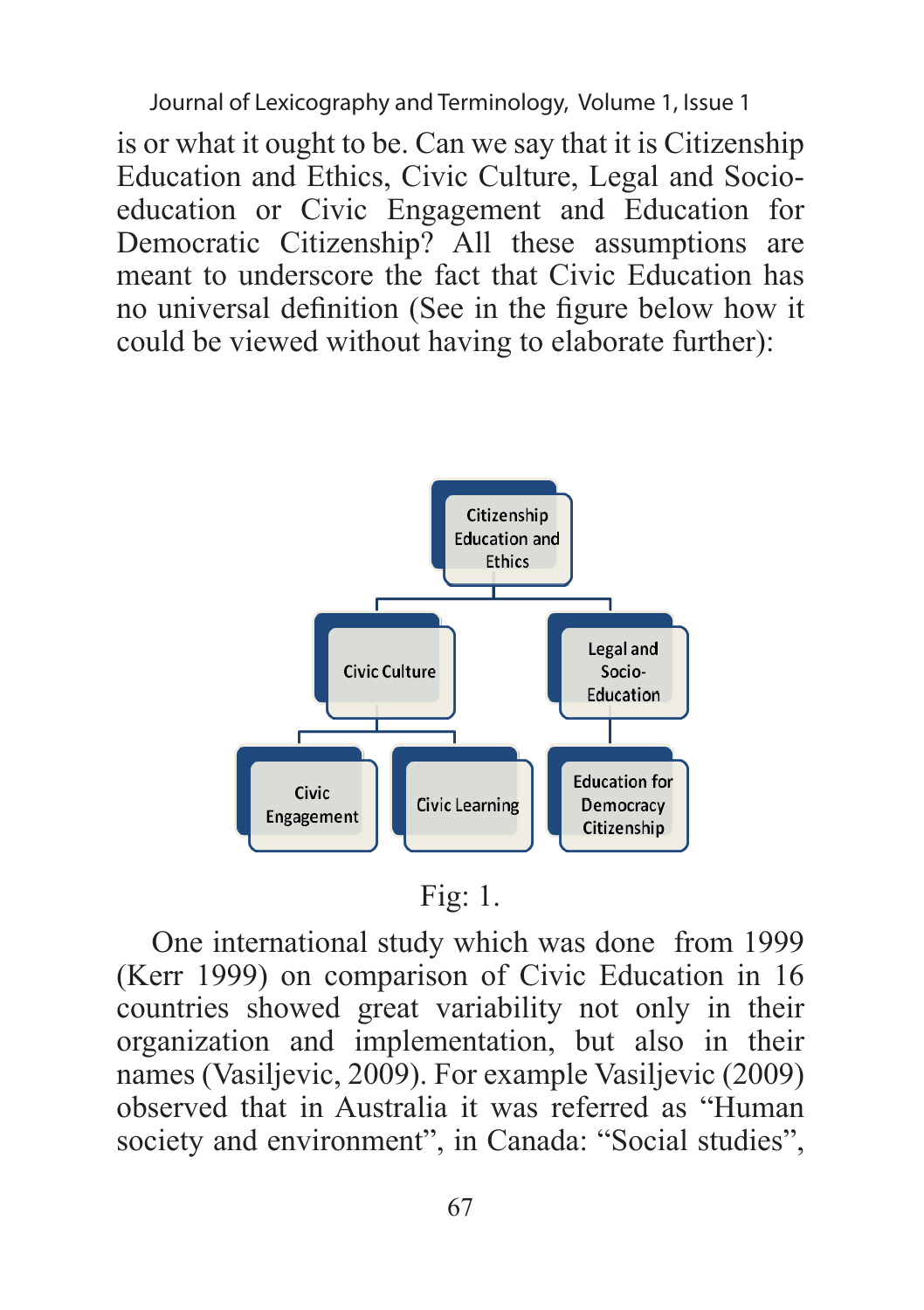in Hungary: "People and society" etc.

 Civic Education is sometimes studied as a separate subject in elementary and secondary schools, and sometimes it is a distinct subject area, integrated in several subjects (Kuhn 2006:8 as cited by Vasiljevic, 2009). As Vasiljevic noted there is even no international consent on the content of curricula of Civic Education and its goals, so it is not easy to define it. This is actually the main argument that I bring out in this article that there are in fact as many assumptions as possible with regard to what constitutes Civic Education.

 However, the broadest possible description of Civic Education would be that it is aimed to "make good citizens", equipped with appropriate knowledge, skills and traits of character (Galston 2001: 217 as cited by Vasiljevic, 2009). Democratic societies require democratic citizens, whose specific knowledge and competences cannot suitor fit into other regimes. The situation of defining Civic Education is even more complex if we consider that there are multiple conceptions of democracy, which are a matter of considerable debate (Galston, 2001 as cited by Vasiljevic, 2009).

 Malone (1968: 110 as cited by Vasiljevic, 2009), states that in fact Civic Education was first implemented in the educational system of the United States of America in the beginning of the 20th century. It was character oriented toward producing "model" citizens properly indoctrinated with religious and spiritual thinking and it was also referred to as citizenship education. Interest in Civic Education grew in the second half of the last century, characterized by a growing interest in the place of man in our society and was seen as an essential purpose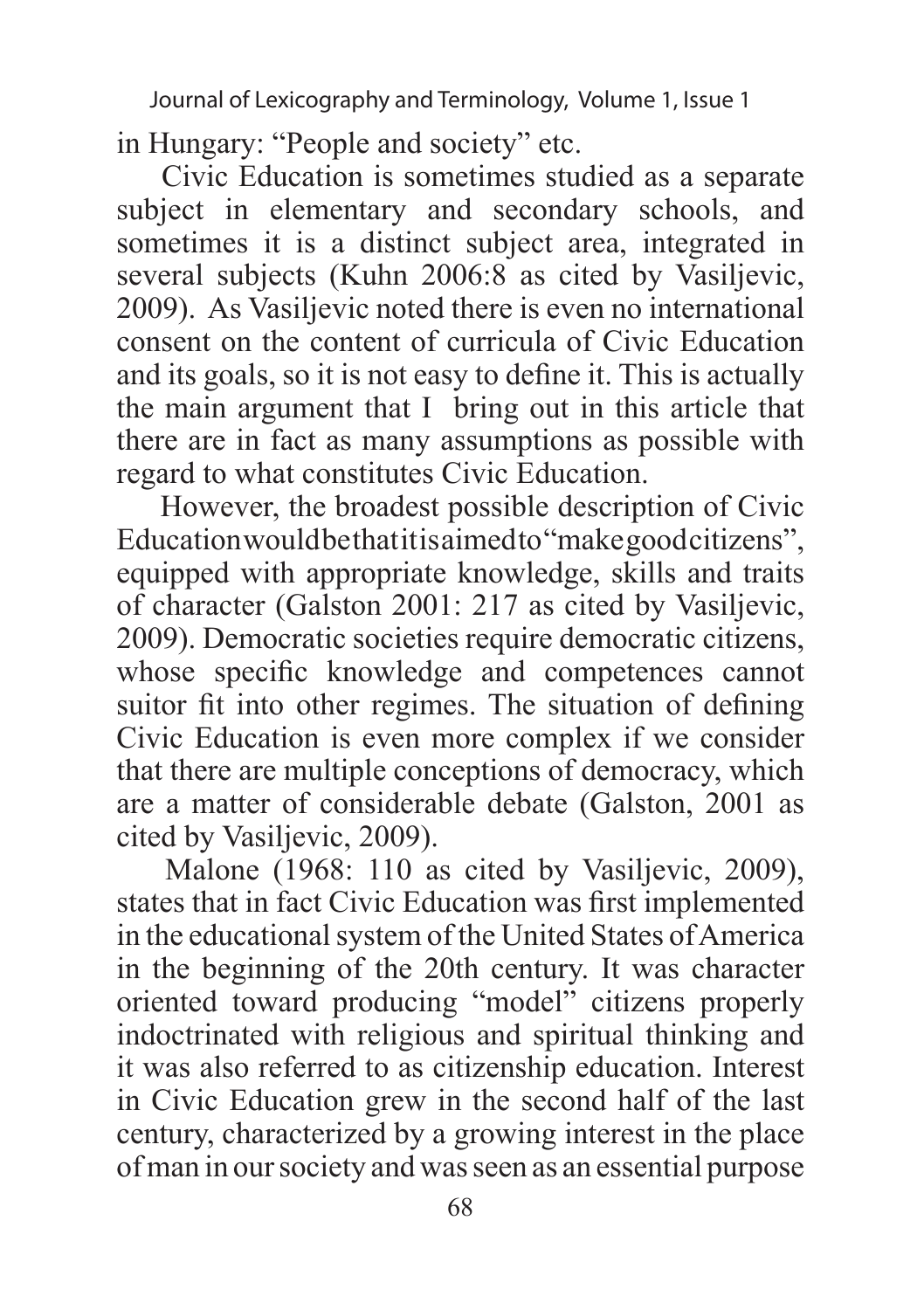of education (Branson 2003: 2 as cited by Vasiljevic, 2009).

In the International Encyclopedia of Education, Civic Education is defined as a "development of citizenship or civic competence through conveying the unique meaning, obligation, and virtue of citizenship in a particular society or the acquisition of values, dispositions and skills appropriate to the society" (International Encyclopedia cited in Finkel et al. 2000: 1852 as also cited by Vasiljevic, 2009). Since Civic Education originated and developed in countries with a democratic political system, it would appear that always it is tightly associated with democratic values and notions that are to be adopted by its citizens.

The UN has equally come up some definition of Civic Education and they define it as a way of learning for effective participation in democratic and development processes, and it is an important way for capacity development in the society by empowering people for effective civic engagement (UNDP 2004: 5 as cited by Vasiljevic, 2009).

 In these definitions one thing is clear that we may not find the solution to the problem of defining Civic Education for now but we may be in a position to appreciate what we need to do when confronted with such multiplicity of conceptions about Civic Education.

Vasiljevic (2009) has also gone further in trying to demonstrate the conceptual difficulties that lie in Civic Education by way of attempting to discuss the aims, objectives and content found within Civic Education. According to him, it is hard to find a unique, shared goal of Civic Education, as there is such a variety of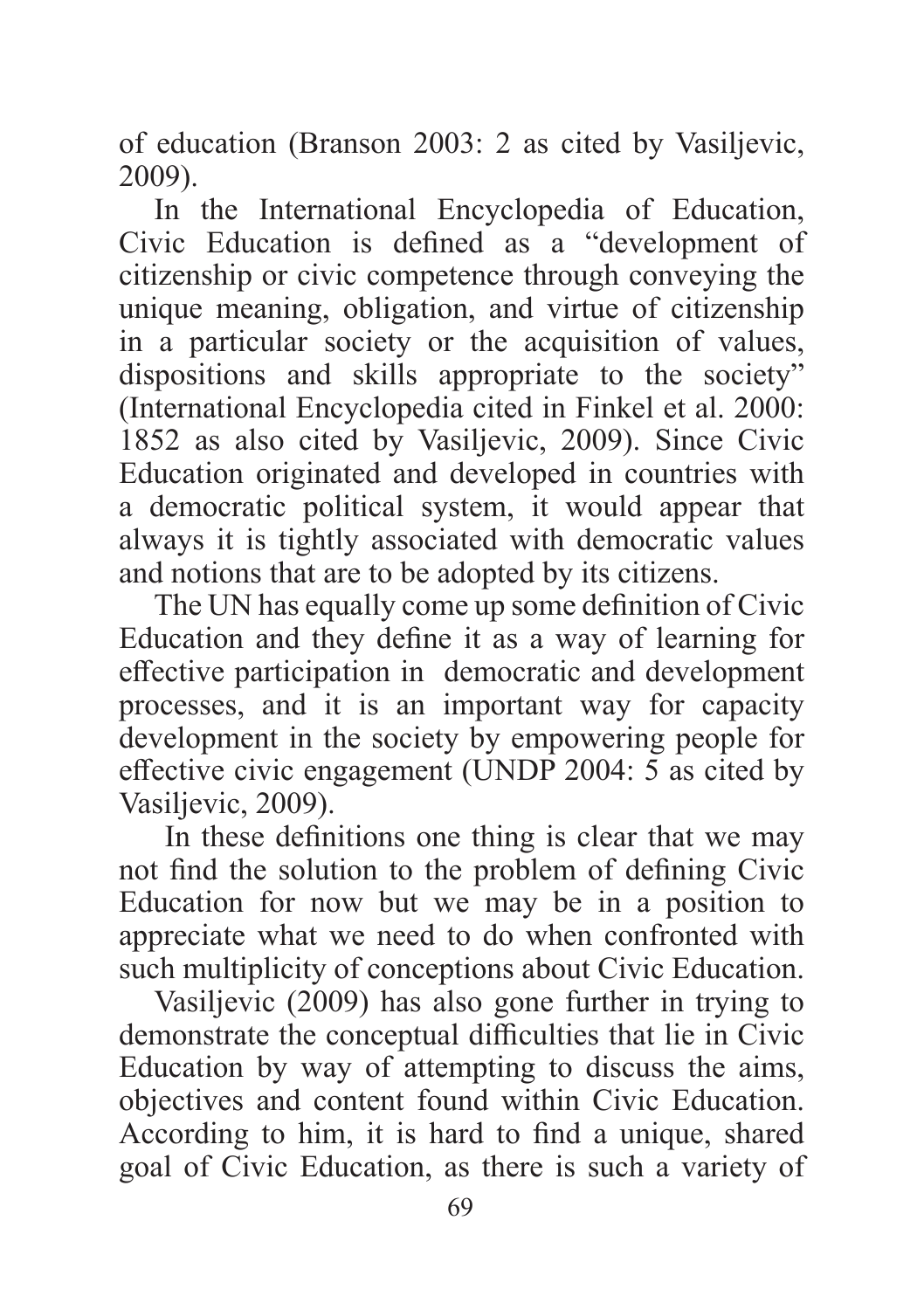programs and theories, but it can be said that they are all directed to the formation of some "imaginary citizen" in a (preferably) democratic society. This argument is consistent with what has already been discussed especially on the different meanings attributed to Civic Education.

Oesterreich (2003: 1 as cited by Vasiljevic, 2009) argues that Civic Education's aim can be understood, in a more narrow sense, as an acquisition of knowledge about a constitution and the basic democratic institutions and regulations; while in a broader understanding the focus is more on the acquisition of competences that enables participation and democratic action, and it includes social learning and political socialization. Kuhn (2006: 9 as cited by Vasiljevic, 2009) also contends that many Civic Education programmes stress the aspects of "about and through" assumption which tends to describe Civic Education as teaching about democracy and training for democratic citizenship through democracy.

Finkel (2003: 138 cited by Vasiljevic, 2009) observed that Civic Education was sometimes referred to as education for democratic citizenship because it was democratically oriented and that it had three key components such as civic competence which included among others political knowledge, civic skills and perceptions of one's own political influence that support democratic participation.

Secondly, Civic Education has adherence to democratic values and norms which include tolerance, meaning the extent to which citizens are willing to extend procedural democratic liberties to individuals and groups with whom they may disagree; institutional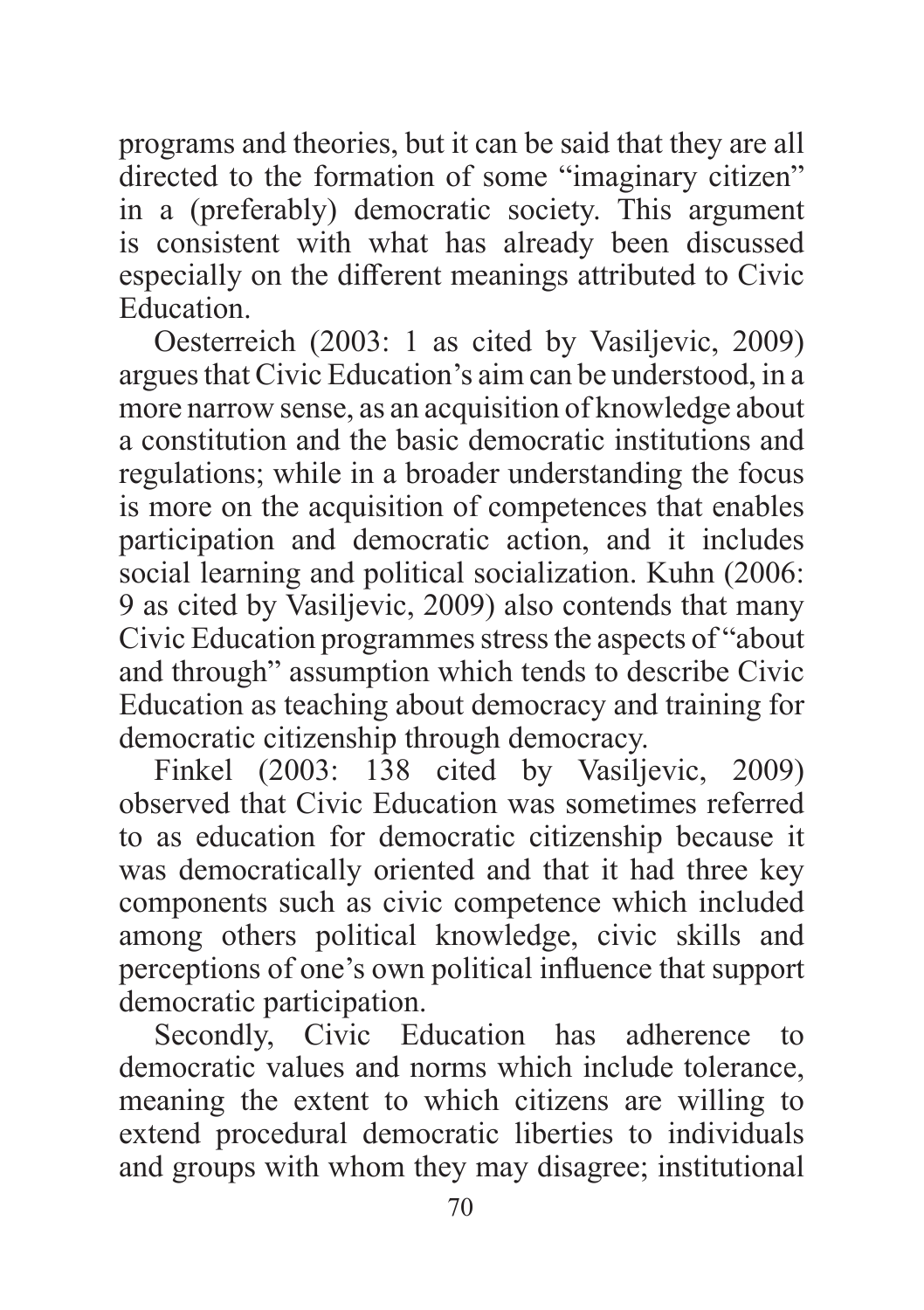trust, meaning the willingness to critically support basic social and political institutions; and support for democracy as a form of government preferable to other political systems.

Thirdly, democratic participation is seen as a final outcome of the programme in the area of participation. This also means with democratic participation those exposed to Civic Education are trained on how to participate and express their views freely in all matters that affect them positive or negative.

The above arguments are also in line with what Himmelmann (2013: 1-7) has observed that Civic Education is not to be looked at as the accumulation and testing of mere knowledge and understanding but rather should stress equal efforts on (1) democratic knowledge and understanding, (2) democratic values, attitudes and common awareness and that these efforts should be further accompanied by (3) practical skills like problem solving, conflict solution, service learning, entrepreneurial or project learning and civic engagement. In all these issues Himmelmann (2013) notes that there are a number of competences coming out as can be shown in the figure below:

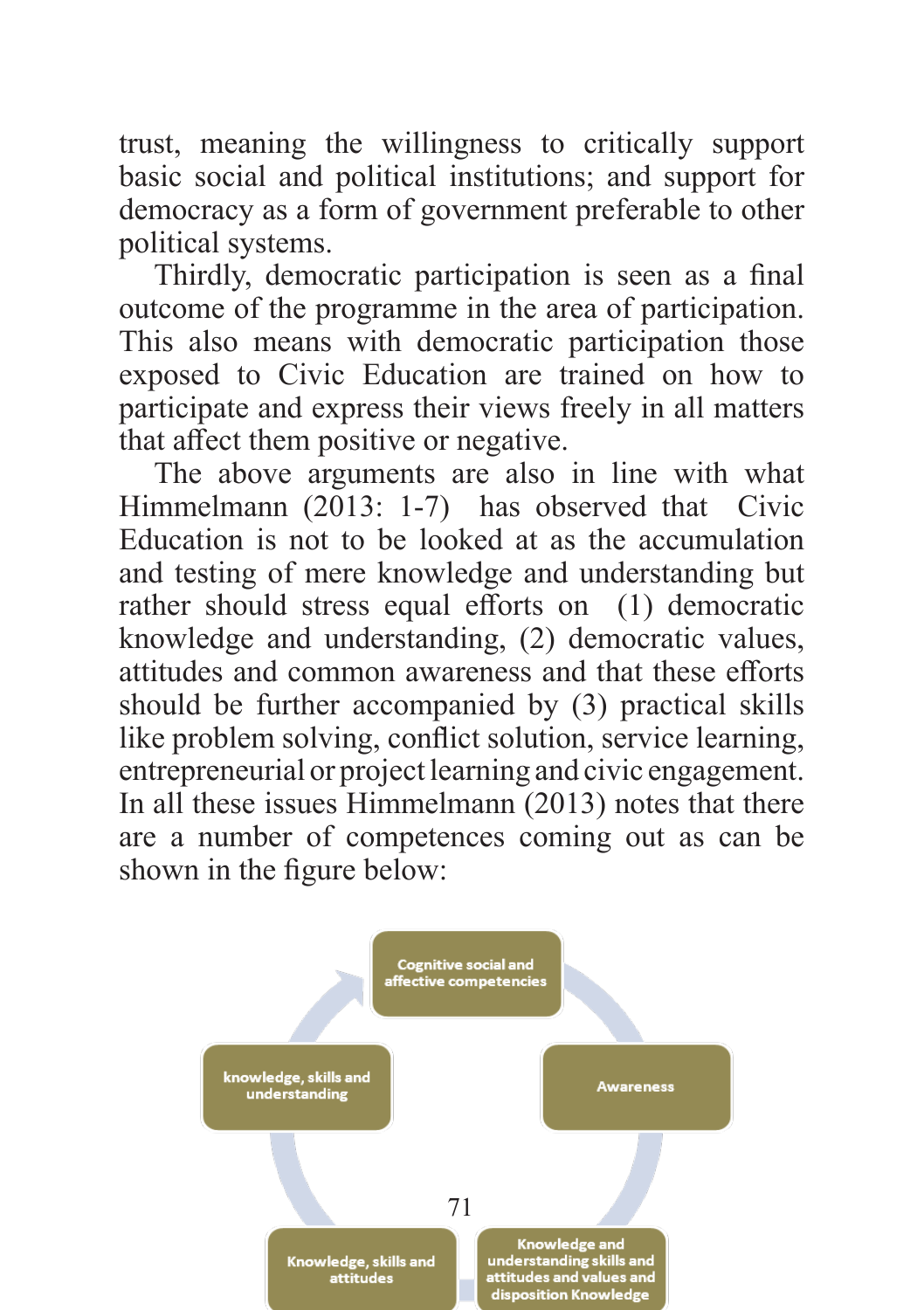Fig: 2. Civic Education Competences

Indeed in dealing with Civic Education I argue that issues are considered complex, hard to predict and insecure and thereby consolidating the argument that Civic Education has indeed some conceptual difficulties. No wonder some scholars are criticising Civic Education that it has got some ideological overtones.

I also tend to believe that the conceptual difficulties facing Civic Education could have some historical background especially when viewed and argued from the different periods in which the subject has evolved. This is clearly highlighted by Taylor (2007: 1-12) regarding ancient Greece where the subject of Civic Education was meant for a small minority although wholly democratic, ancient had an exclusionary policy position because some members of the community such as women and slaves were not allowed to get engaged in the life of the public. In the arguments of Aristotle, to take part in governing the community in this democratic context was to be either a beast or a god. Therefore to be fully human was by definition to be a citizen and obligations to the polis took precedence over everything else. It has also been argued that there was in fact no question of private morality in ancient Greece as everything was vested in the polis (Jordan, 1989 as cited by Taylor, 2007).

Faulks (2000 as cited by Taylor, 2007) notes that regarding the Roman concepts of citizenship, by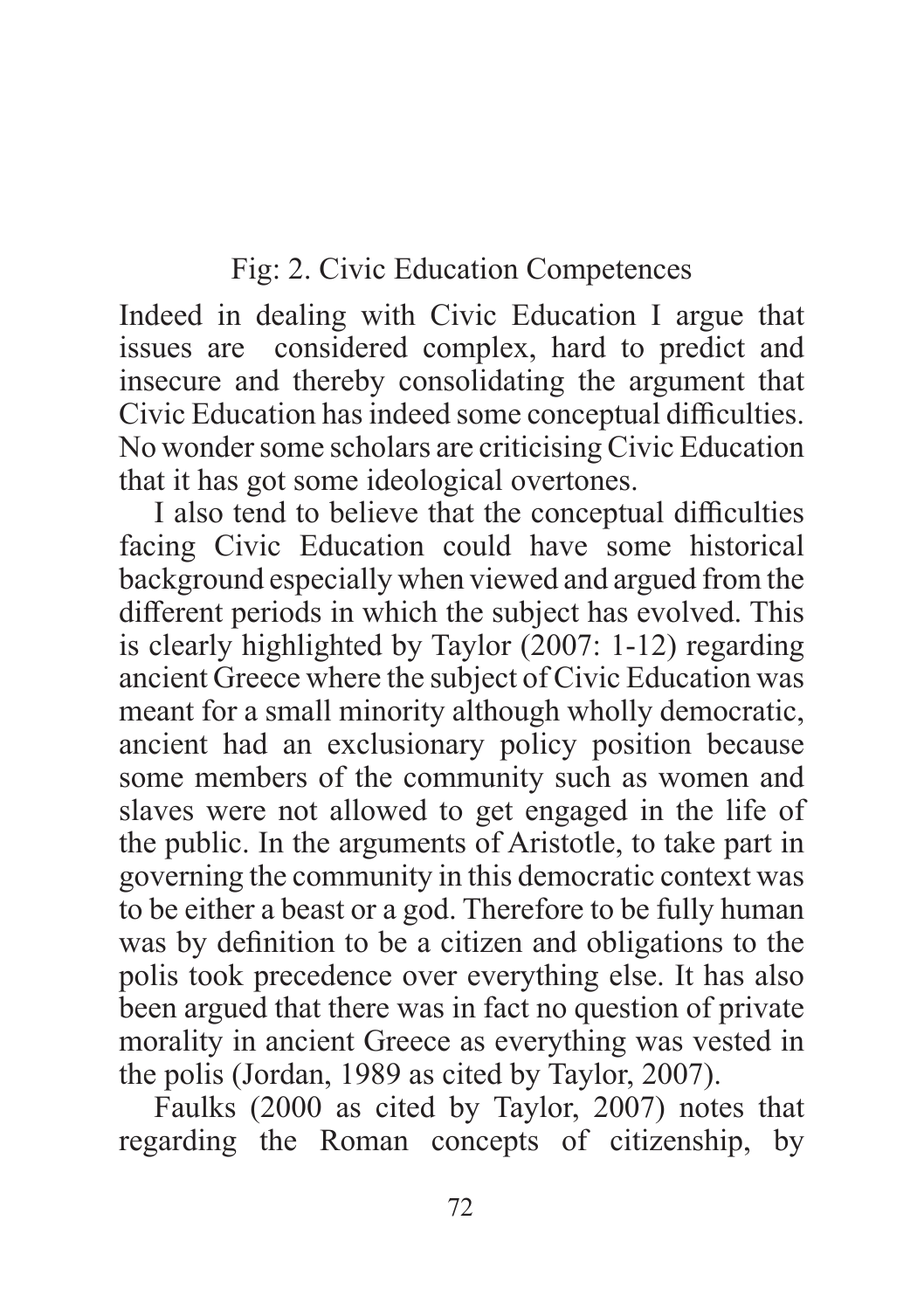contrast, were both more inclusive but also more centralist and authoritarian in nature. Citizenship was seen in some ways as an agency of social control and became detached from any notions of participation and democracy; increasingly, citizenship was seen as a legalistic construct to undermine and control sources of discontent. Within a relatively short period, therefore, citizenship came to be seen as one of the devices for maintaining, through the legal system the power of the ruling class in Roman society.

With the rise of mediaeval Christianity in Europe, the importance of the concept of citizenship in society declined as Christianity now emphasised obedience and salvation and these replaced notions of civic virtue and other related competencies of Civic Education. The Church, rather than the political community, became the moral reference point. Moreover, although the structure and ideology of the Roman Catholic Church and its parallels in the Eastern Orthodox tradition were extremely hierarchical and authoritarian, theologically Christianity was based very much upon the relationship of the individual with the church and, through the priesthood, to God (Taylor, 2007).

However, Anderson (1974b as cited by Taylor, 2007) contends that the stranglehold of the Roman Catholic Church upon political life continued virtually unbroken until the French defeated the Papacy in the fifteenth century, which resulted, amongst other things, in the development of the Northern Italian city states, leading to the Italian Renaissance. The Renaissance was driven by an intense desire to move away from the Philistinism and 'darkness' of the Middle Ages. Italian city states,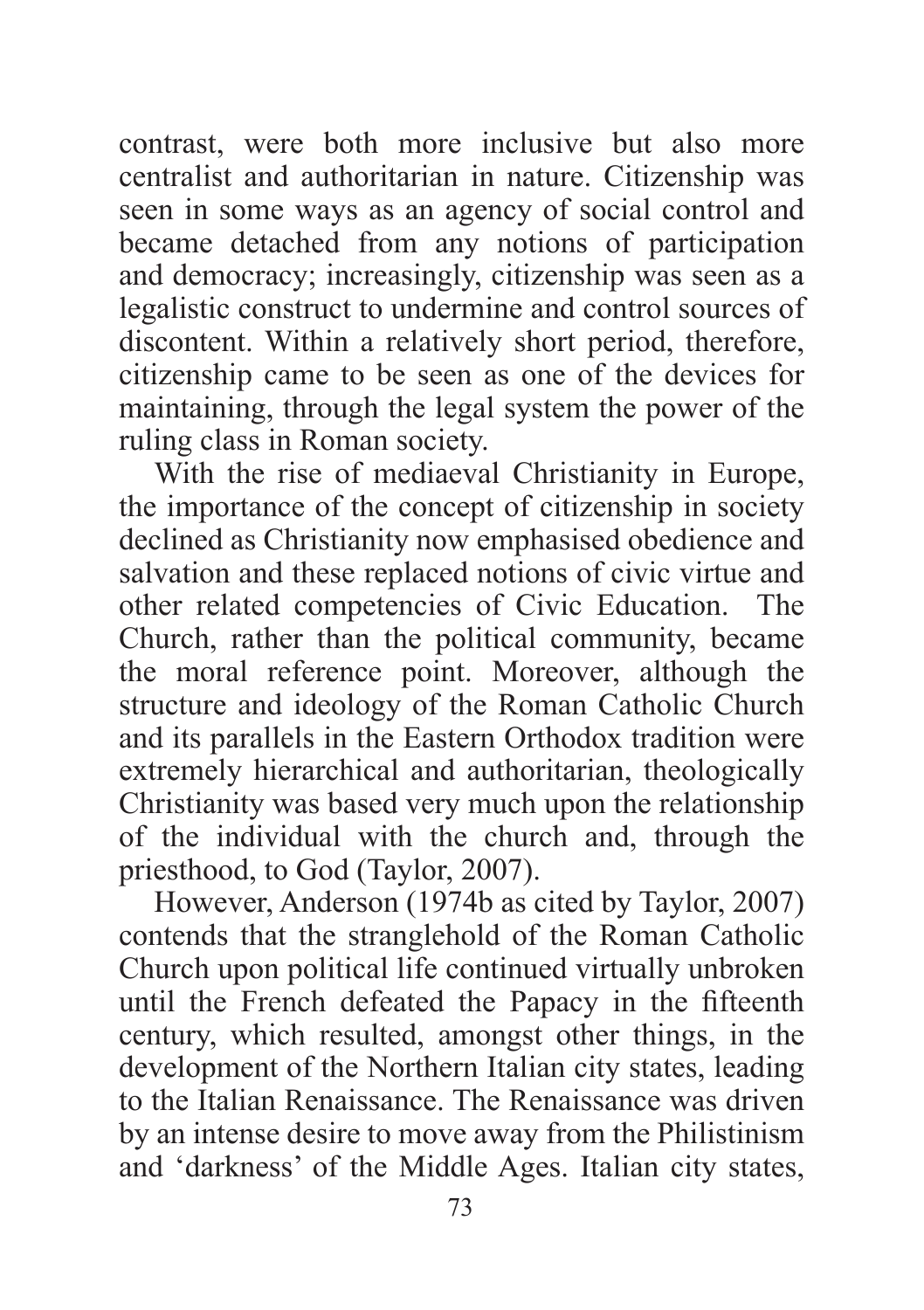such as Florence and Venice, attempted 'the deliberate revival and imitation' of the civic and cultural life of classical civilisation.

Taylor (2007) on one hand reports that the position was very different in Britain because in the Seventeenth century, Thomas Hobbes had a rather different approach to the subject of Civic Education. As an authoritarian political philosopher with a highly pessimistic view of human nature and the potential for progress of human society, he argued that it was only through a strong legal framework and a powerful and centralised state that the natural, inevitable tendencies of human beings to behave selfishly, greedily and, by conventional standards, immorally, could be curbed and controlled and civilised society be protected.

 For Hobbes this meant that the individual had no rights, with the important exceptions of self-defence and self preservation, and should be subject to the will of the state, as expressed through a strong sovereign. For Taylor (2007) Hobbes was somewhat seen as something of a half-way house between John Locke's subsequent social contract system, based upon rights and law-based theories of citizenship, and the thraldom ( or another person's power) of the religious system of earlier centuries. Hobbes did believe in a contract, albeit one-sided, between the individual and the state; and he did believe in the equality of 'ordinary men' so that, despite individual differences of character and ability, he maintained that these differences were in reality, remarkably small in relative terms.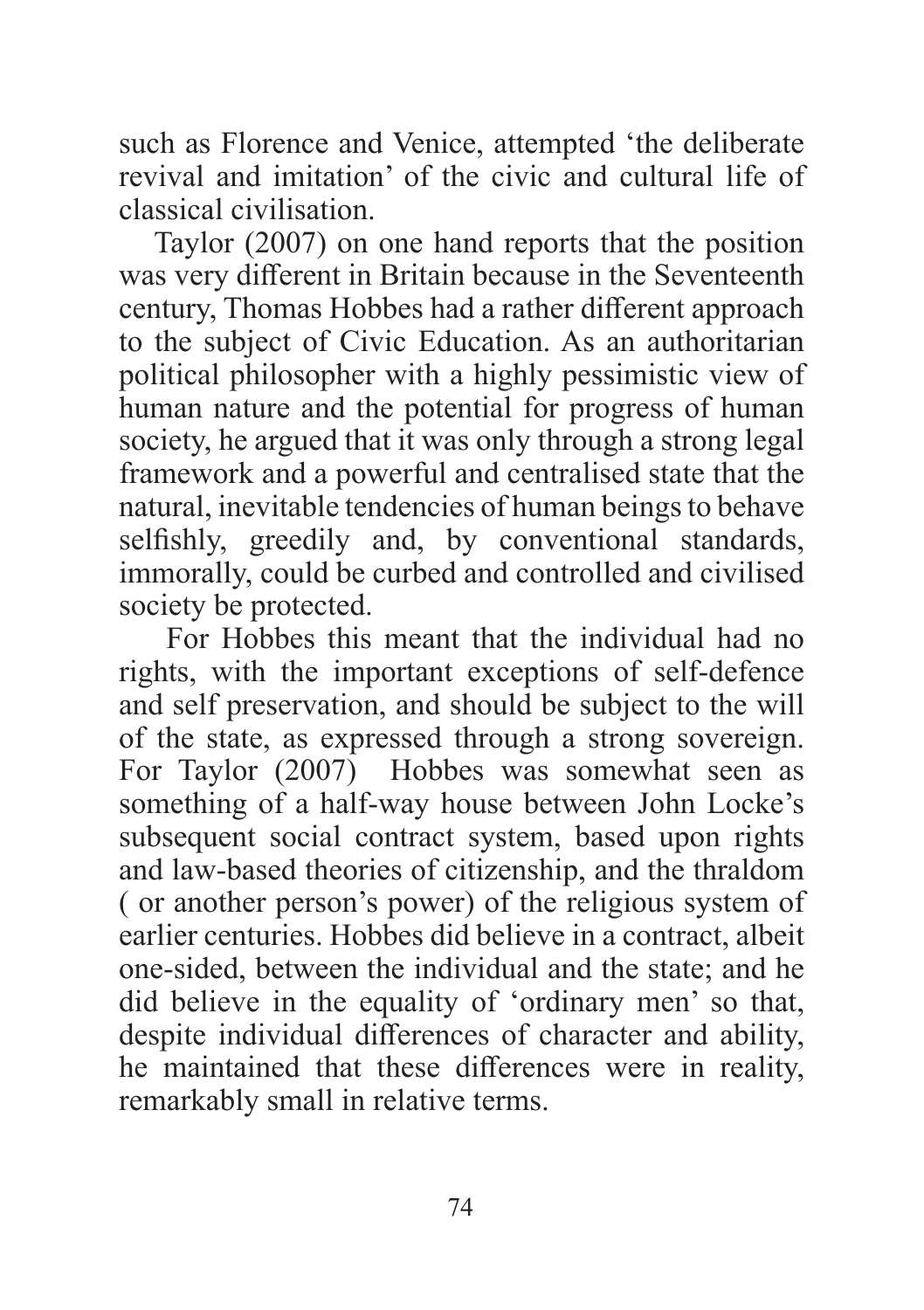On the other hand, Taylor (2007) reports that Locke built a rights, law-based theory of citizenship involving a social and legal contract between the State and the individual citizen, which became the legitimation of the bourgeois liberal conception of the capitalist state and the infrastructure which underpinned it thereafter. Locke's importance in the development of the British legal and parliamentary constitutional system can hardly be exaggerated.

For Locke, economic freedom, construed effectively as facilitating the development of bourgeois society and its accompanying economy, was combined with a real concern for rights and justice. Locke thus articulated the appropriate ideological structure for the rapid development of bourgeois society, which in turn led to the creation of the world's first industrial economy and society. As such definitions evolving around Civic Education and citizenship conceptually were a central part of this whole edifice. The restrictive definition of who was eligible for citizenship within this system was a matter of political contention for the next two hundred years, and until the twentieth century was based upon Lockean notions of property ownership and the argument that such ownership was linked indissolubly to enfranchisement

During the French Revolution of 1789, Taylor (2007) argues that there were some radical conceptualisations of the concept of Civic Education. Faulks (2000 as cited by Taylor, 2007) contends further that the conceptions were mainly subordinate to market principles and the intentions of the political and economic elite'. However, it would be quite erroneous to see citizenship and Civic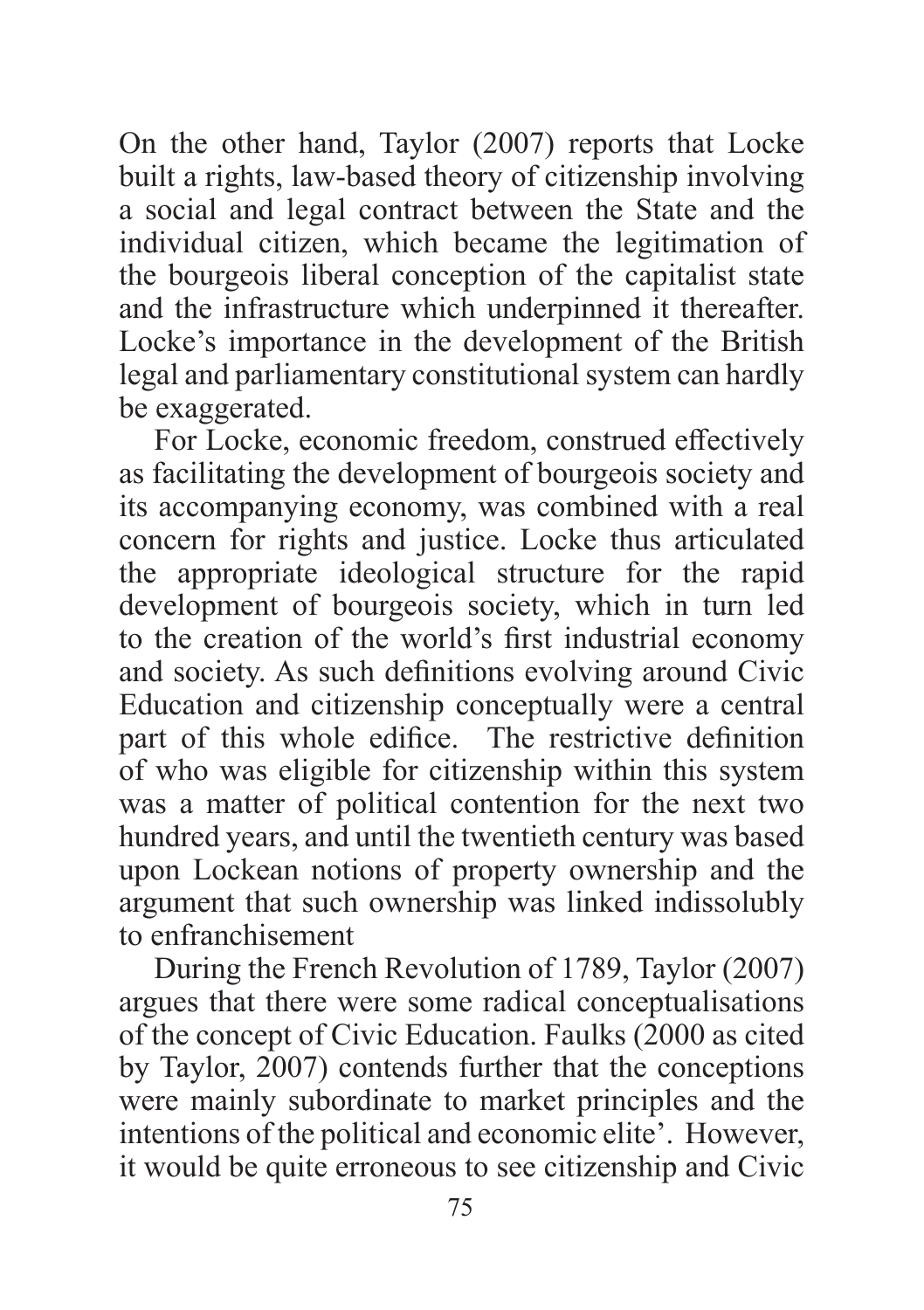Education issues entirely in terms of the hegemonic subordination of the lower classes to the ideas and values of the dominant class, even though this may be the essential foundation of concepts of citizenship in industrial and post-industrial societies.

 As Marx and others have pointed out, modern societies are characterised by contradiction, tension and conflict between various social and economic interests as represented through social class structures (Faulks, 2000 as cited by Taylor, 2007). Ideological formulations reflect these fundamental differences. Thus liberalism's ideology, particularly as articulated by John Stuart Mill in the later part of the nineteenth century, had a strong egalitarian element, albeit within the confines of an assumed free-market capitalist structure. Mill laid particular emphasis upon the importance in a civilised, democratic society of the rights of minorities and the primacy issues of free expression and free belief within a state system which should be only minimally constrictive (Mill 1859 as cited in Taylor, 2007).

The contested nature of liberalism in the nineteenth and early twentieth centuries is a good example of the tensions within the rapidly developing capitalist system. On the one hand, liberal ideology articulated the necessary free market economics and liberalised state structures, which were essential for capitalist investment and development. At the same time it gave expression, through Mill and others, to the desire to create a more humane and radical liberalism and a democratic society where all people could feel as full citizens of a radically transformed social order.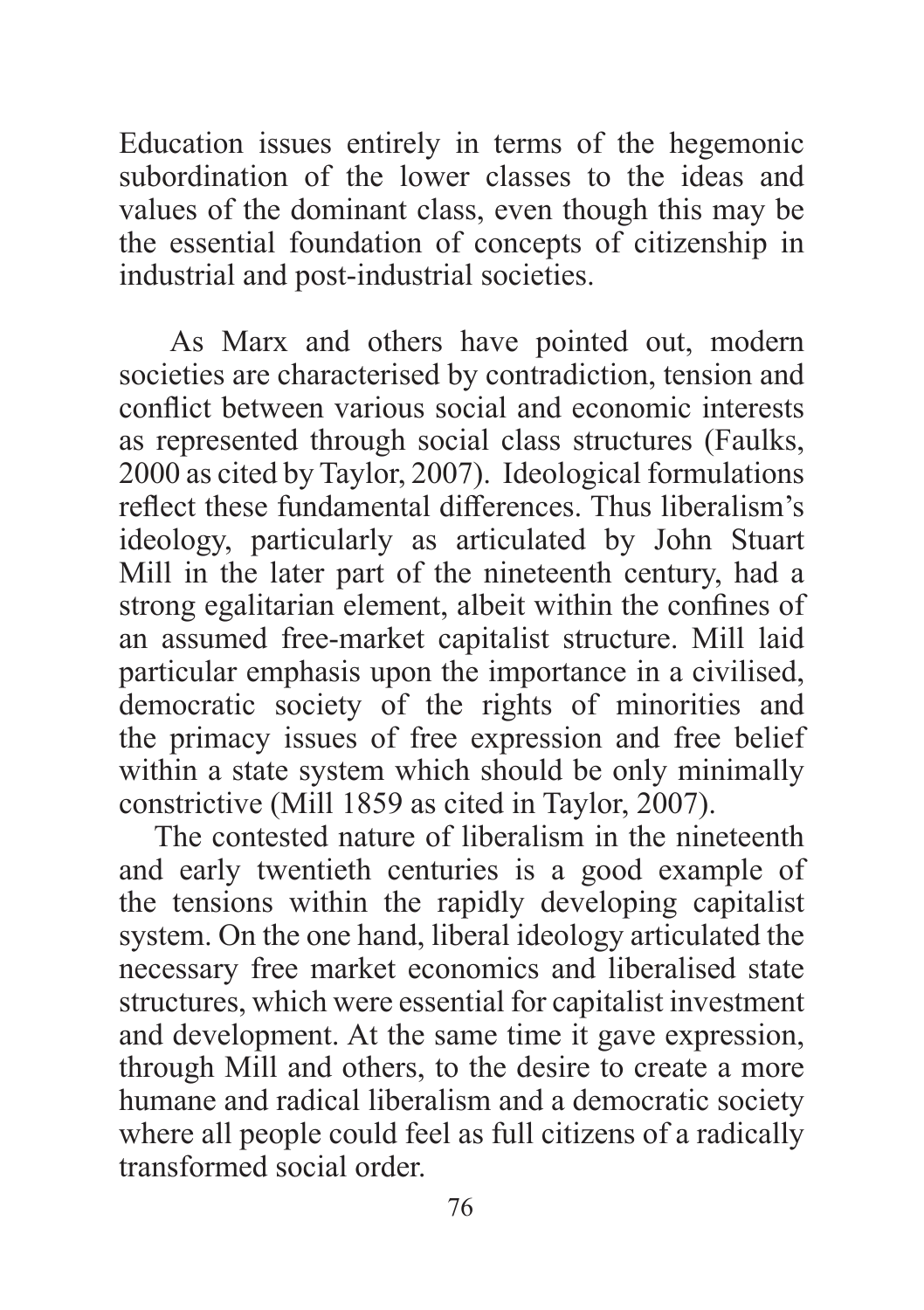The forces of Labour, which grew increasingly strong through the nineteenth and early twentieth centuries, also had a major impact on the development of citizenship ideology. The pressure of trade unions to secure workers' rights, as well as increased security of employment and better material conditions, co-existed uneasily with the ruling class' need to incorporate consensually the working class and its organisations into the economic and socio-political system. At one level, the social and economic history of the twentieth century can be seen as a series of conflicts and subsequent resolutions between class forces over the control of capitalism and its resources and power structure. The place of workers and all 'ordinary' people in the new, fully enfranchised social and political system has been a continuing matter of debate.

As Faulks notes 'there is a contradiction … at the heart of the modernist project: the tension between the State as an exclusionary community and citizenship as a universal status' (Faulks 2000, 30 cited by Taylor, 2007). It would appear that with such issues as presented above it is clear that the conceptual understanding of Civic Education is far from being resolved and cannot be resolved for now. It would require another discussion to continue from where this article ends. However, we need also to agree with what Nussbaum (1997 as cited by Taylor, 2007) has argued that the prospects for the maintenance and enhancement of democratic conceptions and practices of citizenship appear to be somewhat gloomy. This is because, there seems little alternative other than to support Habermasian, liberal prescriptions, at least for the time being. How, in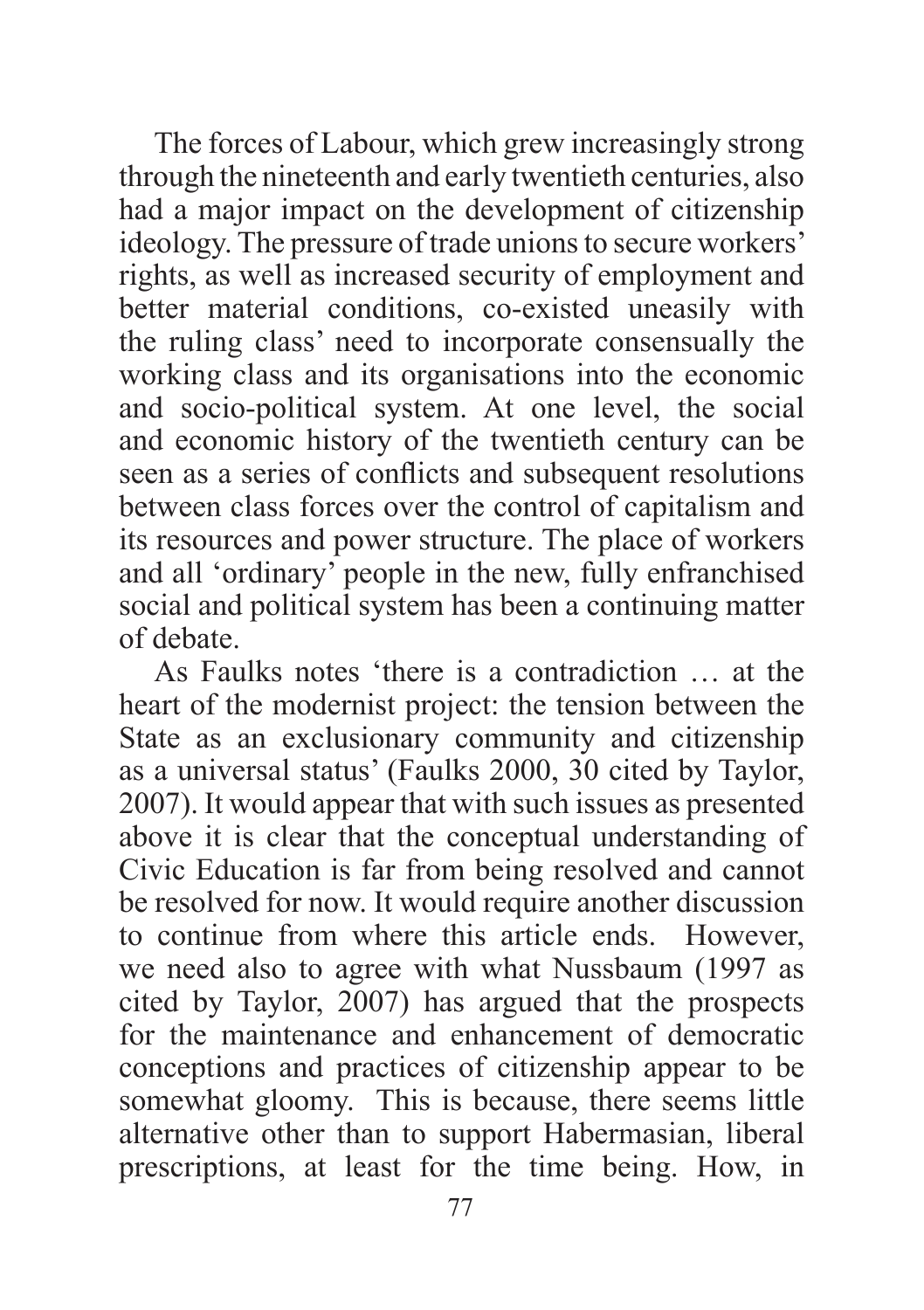practical terms, do we redefine the theory and practice of citizenship education in this context?

The work of Martha Nussbaum is instructive in this respect. Nussbaum is a strong advocate of a rearticulated classical liberal humanism, which is, she argues, inherently pluralistic. She rejects post-modernist romanticism and insists that all particular forms of humanity are underpinned by a common core, which in itself can be discovered through dialogue and analysis. Her position is that cultural traditions are not monolithic and unitary, but are subject to internal as well as external rational criticism. This is exactly the challenge that Civic Education poses in terms of conceptualisation because it is coming from the background of many shifting positions in the history of its development as has been demonstrated already in some sections of this article.

Turning to Nussbaum again she raises fundamental issues with regard to Civic Education and it is worthwhile that such issues are looked at. She supports both the Enlightenment view  $-$  that ethical enquiry requires encouraging a critical attitude to habits and conventions, rather than an unqualified acceptance of authority and the assertion that the recognition of the virtuous life in all cultures is discernible. Rather than advocating programmes of multi-cultural education, which can often degenerate into uncritical recognition or celebration of difference, as if all cultural practices were morally neutral or legitimate, Nussbaum prefers the term 'interculturalism' to fully understand the concept of Civic Education. Such a position in her view would be appropriate for common human needs across cultures and of dissonance in critical dialogue within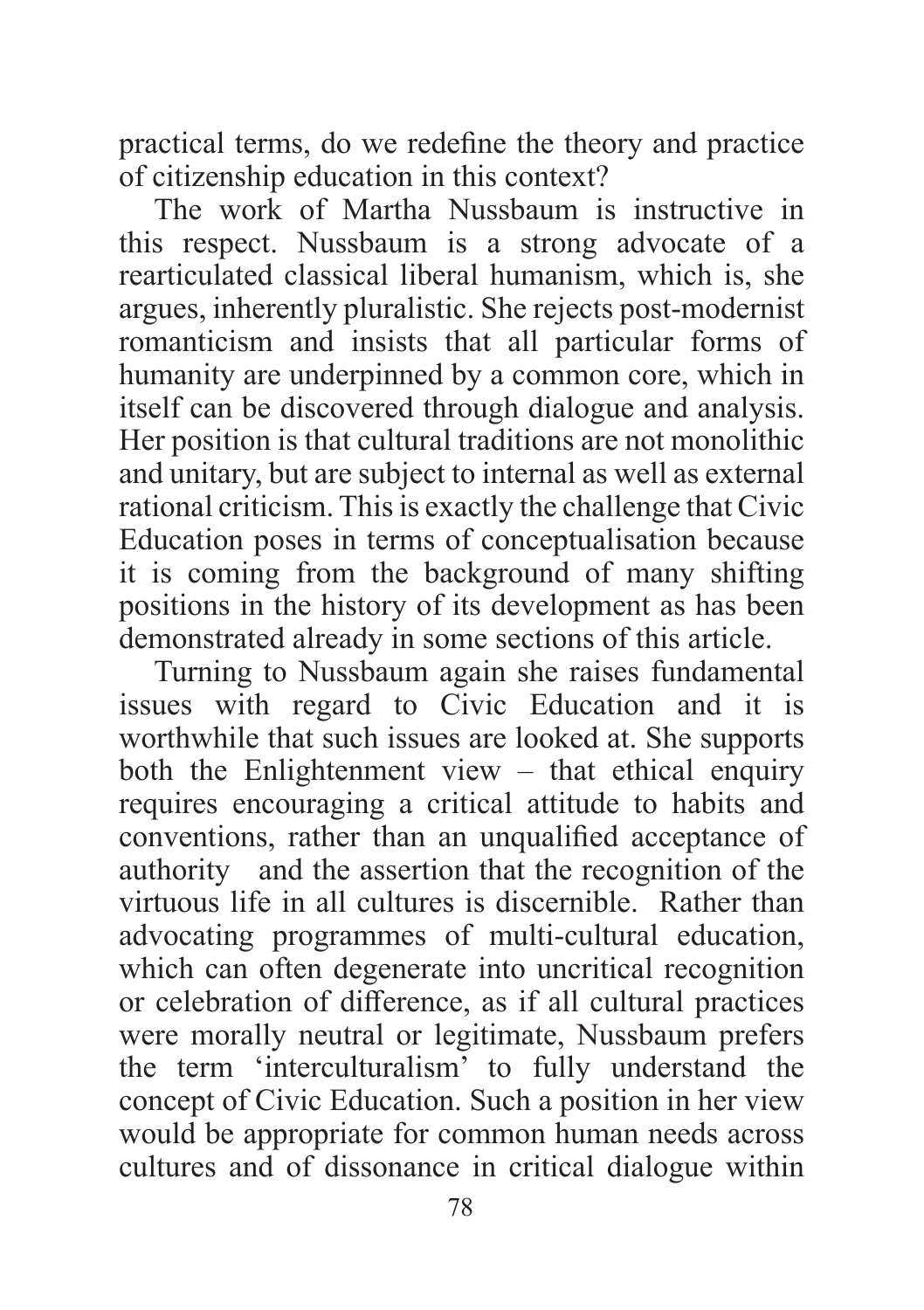cultures. Such inter-culturalist programmes should embrace a number of principles an argument which has been touched upon already in the discussion.

 She has also argued that in almost all developed societies, such programmes are difficult to construct and to implement and do not yet receive the high priority which they deserve. Similarly, in developing societies such as Zambia Civic Education as a field is difficult both to construct and implement because not much priority has been assigned to it the way it should be.

### Conclusion

.

In conclusion, I want to stress that what I have attempted to discuss is one of the many issues that confront the practitioners in the field of Civic Education and I might not even have touched on many other issues that are equally important and maybe that could be reserved for another paper. Nonetheless in this article I have tried to demonstrate that there are different dimensions of Civic Education in terms of the meaning, processes and practices. It is important that as we look at Civic Education we need to conceptualise it in its broadest sense and not necessarily from a linear point of view. This is because in doing so will be doing a disservice to the many conceptions that scholars in the field make. We may also miss its very nature as a subject of many assumptions with many conceptual challenges. As such we should not confine it to simple aggregation of preferences whether positive or negative but we should understand it as a subject with many preferences.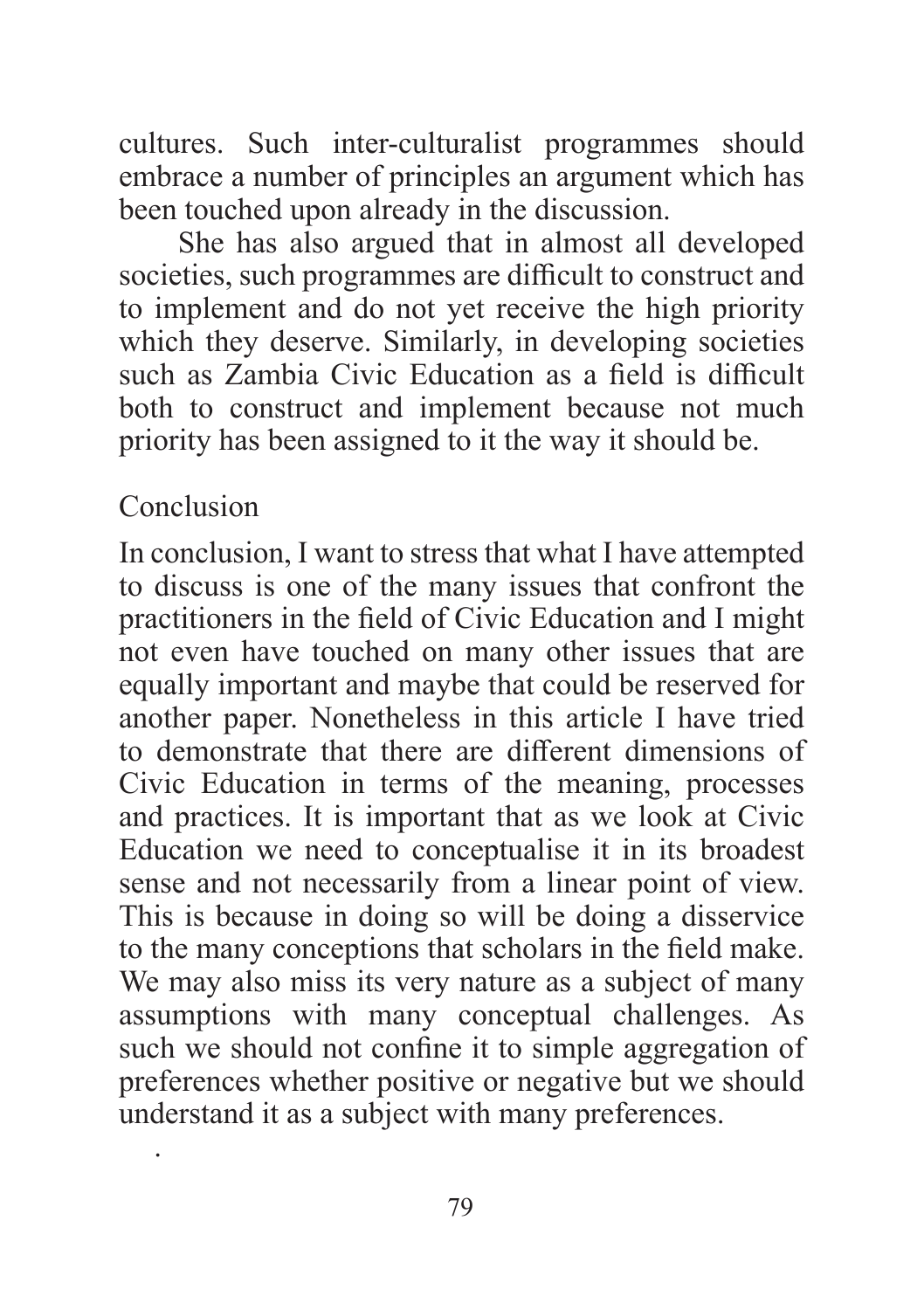References

- Biesta, G, Bie, M.D and Wildemeersch, D. (2014). Civic Learning, Democratic Citizesnhip and the Public Sphere. New York: Springer.
- Biesta, G. J. J. (2011). Learning Democracy in School and Society: Education, Lifelong Learning and the Politics of Citizenship. Boston: Sense Publishers.
- Cohen, A. (2013). Conceptions of Citizenship and Civic Education: Lessons From Three Israel Civics Classrooms. PhD Thesis: Columbia University.
- Himmelmann, G. (2013). 'Competences for Teaching, Learning and Living Democratic Citizenship', In Print, M and Lange, D. (eds.). (2013). Civic Education and Competences for Engaging Citizens in Democracies. Boston: Sense Publishers.
- Muleya, G. (2015). The Teaching of Civic Education in Zambia: An Examination of Trends in the Teaching of Civic Education in Schools. PhD Thesis: University of South Africa.
	- Muleya, G. (2016). ' Managing and Leading Through Ubuntu' In Letseka, M. (ed.). (2016). Education in a Competitive and Globalising World: Open Distance Learning (ODL) through the Philosophy of Ubuntu. New York: Nova Science Publishers.
- Taylor, R. (2007). 'Concepts of Citizenship in the Context of Political Education' In Mcllrath, L and Labhraim, I. M (2007). Higher Education and Civic Engagement: International Perspectives. Hampshire: Ashgate Publishing Limited.

Van Deth, J. W. (2013). ' Citizenship and the Civic